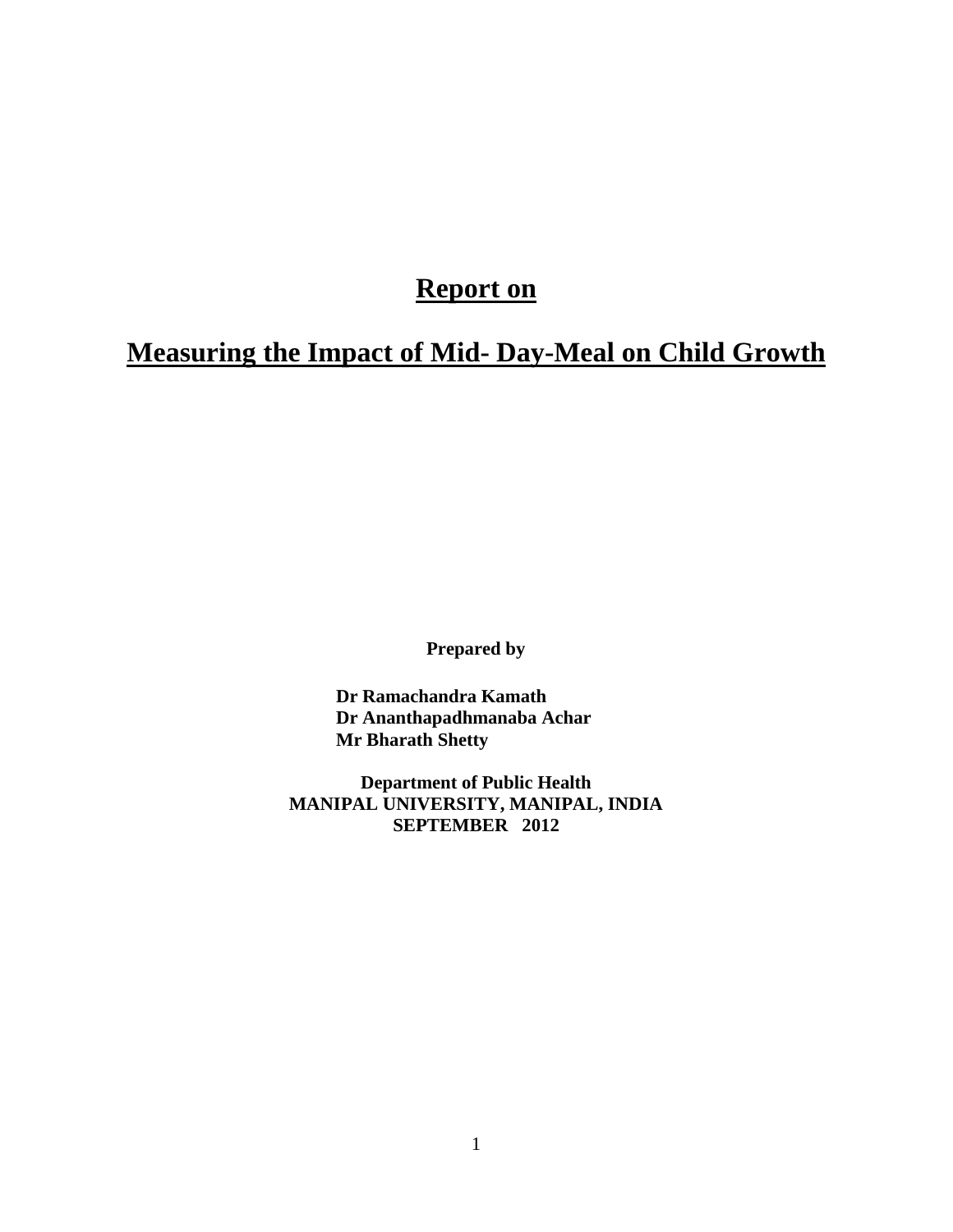# **CONTENTS**

| S.NO           | <b>PARTICULARS</b>                          | PAGE NO        |
|----------------|---------------------------------------------|----------------|
|                | <b>Executive Summary</b>                    | $\overline{4}$ |
| $\mathbf{1}$   | The Akshay Patra Foundation Project Profile | $\overline{7}$ |
| $\overline{2}$ | Introduction                                | 11             |
| 3              | <b>Theoretical Background</b>               | 11             |
| $\overline{4}$ | <b>Research Design</b>                      | 15             |
| 5              | Results of the Study                        | 17             |
| 6              | <b>Discussions</b>                          | 24             |
| $\overline{7}$ | Implications                                | 26             |
| 8              | Recommendations                             | 27             |
| 9              | References                                  | 28             |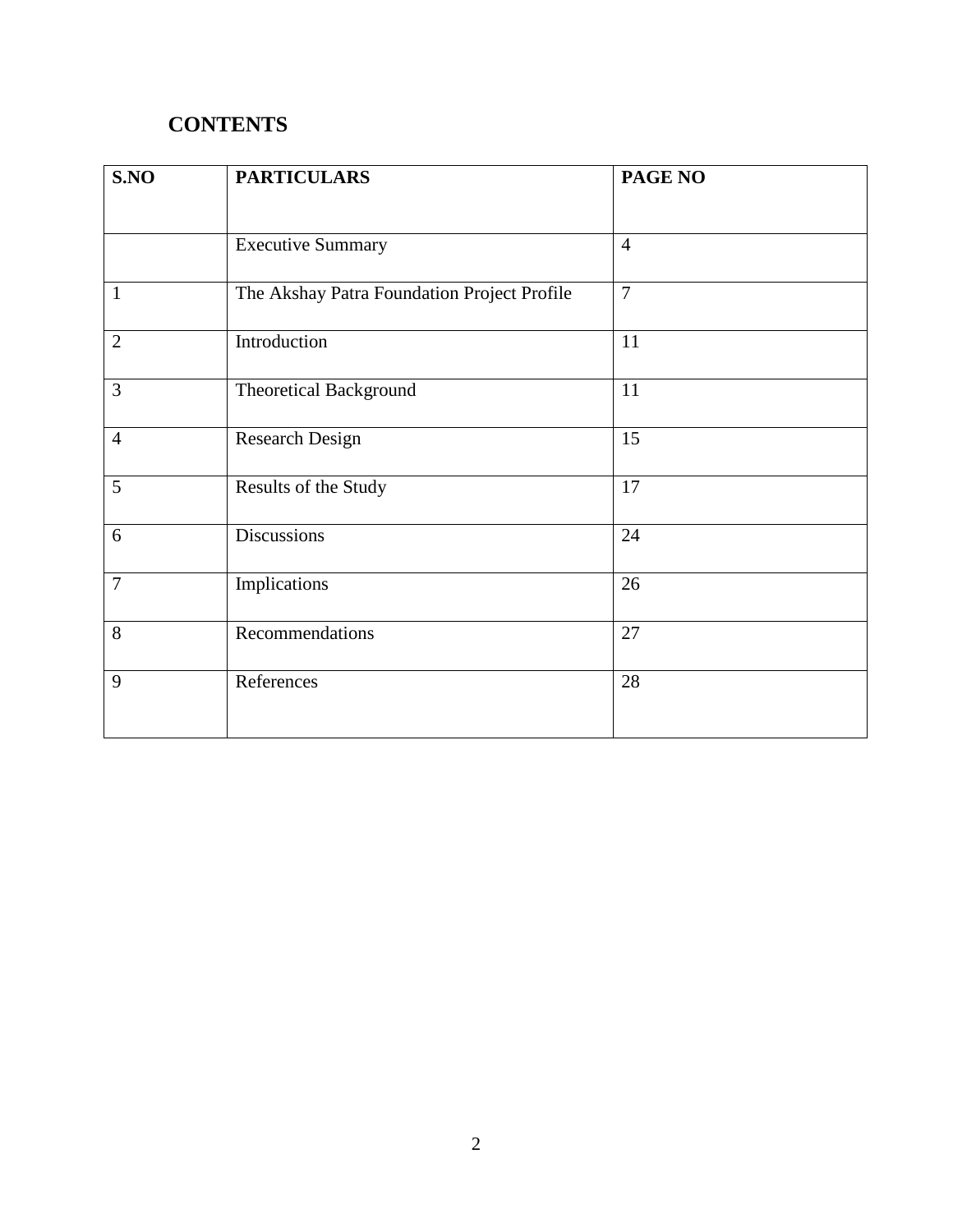# **List of Tables and Figures**

| Sr.No          | <b>Table and Figures</b>                                                 |
|----------------|--------------------------------------------------------------------------|
| 1              | Table 1: Status of TAPP in India                                         |
| $\overline{2}$ | Table 2: WHO Standards for Nutritional Status                            |
| 3              | Table 3: Sample Distribution                                             |
| $\overline{4}$ | Figure 1: Overall Nutritional Status of Boys and Girls (Percentage)      |
| 5              | Figure 2: Nutritional Status of Boys and Girls Hubli                     |
| 6              | Figure 3: Nutritional Status of Boys and Girls Bellary                   |
| 7              | Figure 4: Nutritional Status of Boys and Girls Mysore                    |
| 8              | Figure 5: Nutritional Status of Boys and Girls Mangalore                 |
| 9              | Figure 6: Class wise Nutritional Status of students (Overall)            |
| 10             | Figure 7: Class wise Nutritional Status of students (Hubli)              |
| 11             | Figure 8: Class wise Nutritional Status of students (Bellary)            |
| 12             | Figure 9: Class wise Nutritional Status of students (Mysore)             |
| 13             | Figure 10: Class wise Nutritional Status of students (Mangalore)         |
| 14             | Figure 11:Nutritional deficiency symptoms/Dental Caries/Personal Hygiene |
| 15             | Figure 12: Opinion about Mid-day Meal Quantity                           |
| 16             | Figure 13: Opinion about Mid-day Meal Quality                            |
| 17             | Figure 14: Opinion about Mid-day Meal Timeliness                         |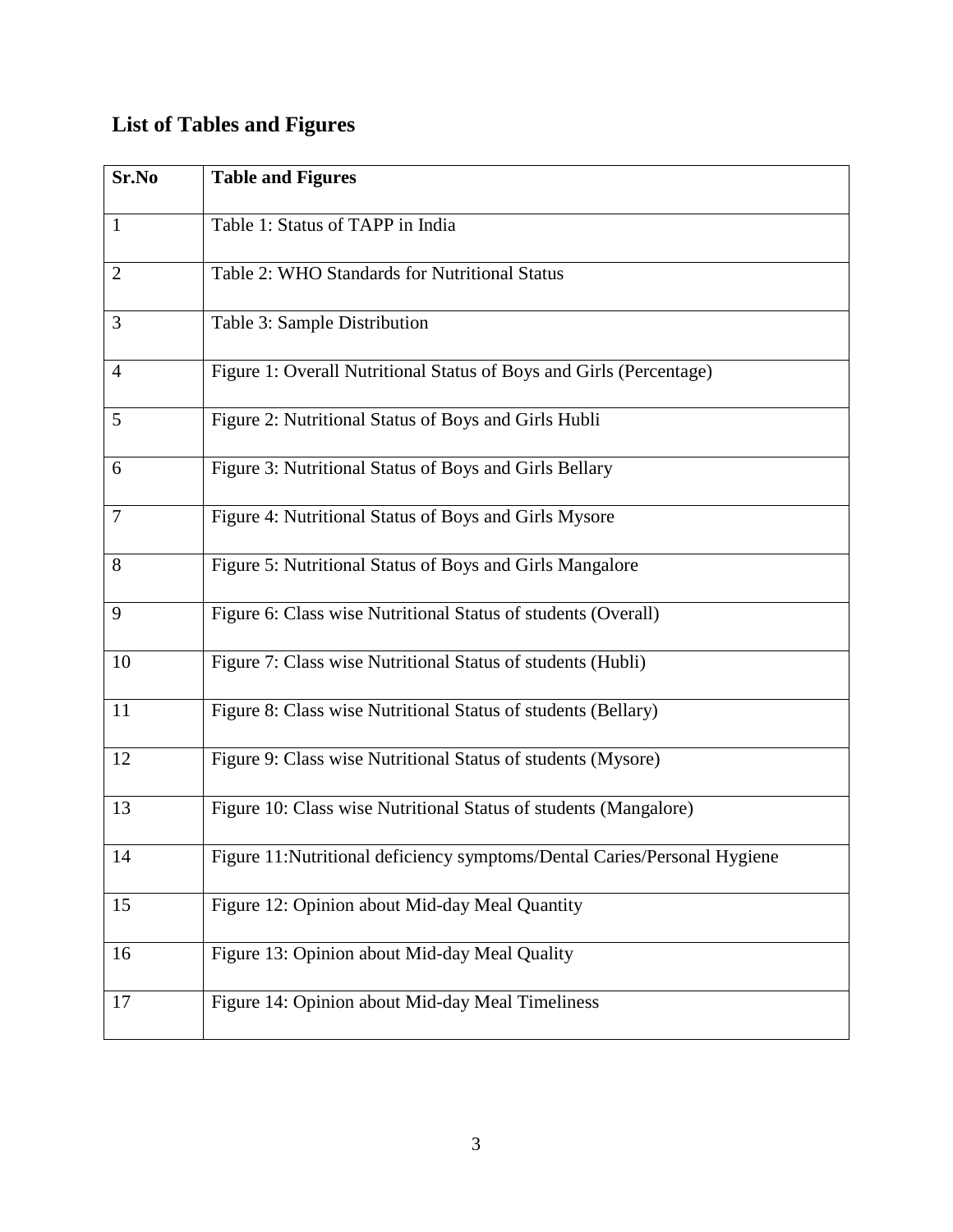## **Executive Summary**

The Akshaya Patra Foundation (TAPF) was set up in the year 2000 at Bangalore under the aegis of International Society for Krishna Consciousness (ISKCON) with a vision to ensure that no child in India is deprived of education because of hunger. The Akshaya Patra Foundation is a secular, charitable, not for profit organization and is one of the world's largest non-governmental organization (NGO) striving to end hunger and create a human resources pool that will propel India into the league of developed nations.

TAPF presently offers mid-day meal programs to almost a million under privileged children, below the age of 16 years, studying in 4,700 schools in 16 different locations in India and hopes to feed over 20 million children by 2020.

TAPF, a not-for-profit organization, came into existence being in the year 2000 to address two of the most immediate challenges of India - hunger and education. The foundation has gained considerable repute since then, for being a child-centric, secular organization with a focused approach.

The foundation began its work by providing quality mid-day meals to 1500 children in 5 schools in Bengaluru, with an understanding that the meal would attract children to schools, after which it would be easier to retain them and focus on their holistic development. Twelve years later, the foundation has expanded its footprint to cover 1.4 million children (enrolled strength) in 9 states across India. The foundation has a mission to reach out to 5 million children by 2020.

Akshaya Patra's Mid-Day Meal programme aims at the following,

- 1. Increased enrolment in schools,
- 2. Increased attendance in schools,
- 3. Reduced dropout rate, and
- 4. Improved performance of students in class in terms of better attention span and academic progress.
- 5. Improved nutritional status of students.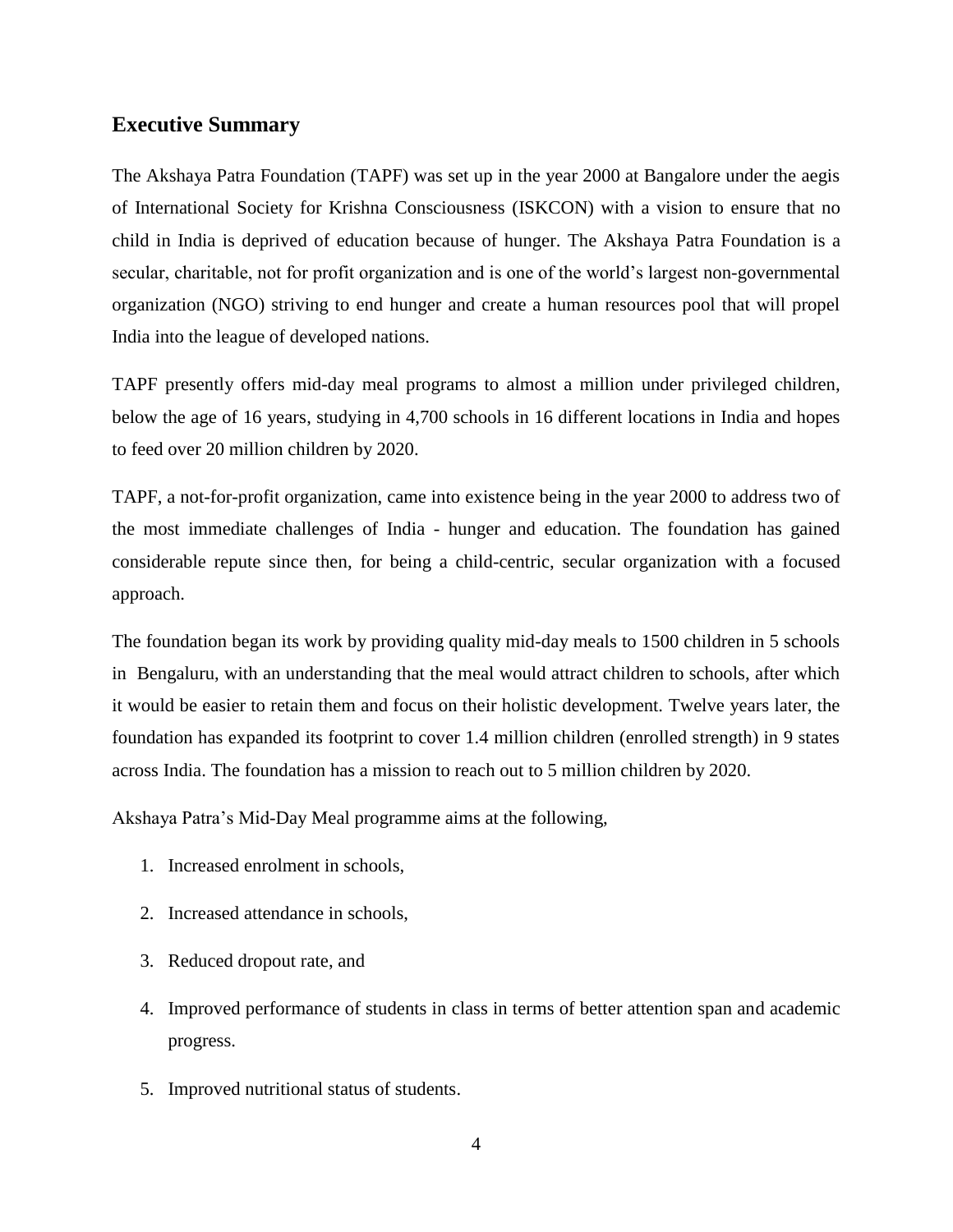Review of literature on mid-day meals in India reveals that, several studies have been conducted in different parts of our country to measure the impact of mid-day meal on school enrollment, attendance, school dropout and academic performance. However very few studies have been conducted till date on assessing the impact of mid-day meal on nutrition level and child growth. Age and gender specific growth profile is a pre-requisite for promoting any intervention program which is presently absent. Therefore it is imperative to measure the impact of mid-day meals program nutrition level. Such impact measurement is also critical in the light of large number of children added to mid-day meal program which also brings complexities in food preparation and distribution. Highlighting gaps would help to improve the program further, as Akshaya Patra aspires to increase the number of children under this program to five fold. With this background, the present scientific study was conducted by Dr Ramachandra Kamath, Dr Ananthapadhmanabha Achar and Mr. Bharath Shetty, from the Department of Public Health, Manipal University to measure the impact of mid-day meal on child growth

The main objective of the study was to measure the impact of mid-day meals on nutrition level and general health condition of the school children receiving mid-day meals. The study covered 75463 students studying in classes III to VII in 557 Schools from different regions of Karnataka viz Bellary, Hubli, Mysore Mangalore. For assessing the Nutritional status, standard measurements recommended by WHO were adopted. Anthropometrics tools such as -Standard Weighing Scales -Height Rod-A check list was used.

## **Major Findings**

The study reveals that the overall prevalence of malnutrition among students was found to be 28%. Among them 19% were undernourished and 9% were found to be overweight/obese. It was observed that the problem of malnutrition was more among boys as compared to girls. 30% of boys were found to be malnourished. Among them 23% were found undernourished and 7% were found to be overweight/obese. Among girls**,** 25% were found malnourished. of which, 15% were undernourished and 10% were overweight/obese.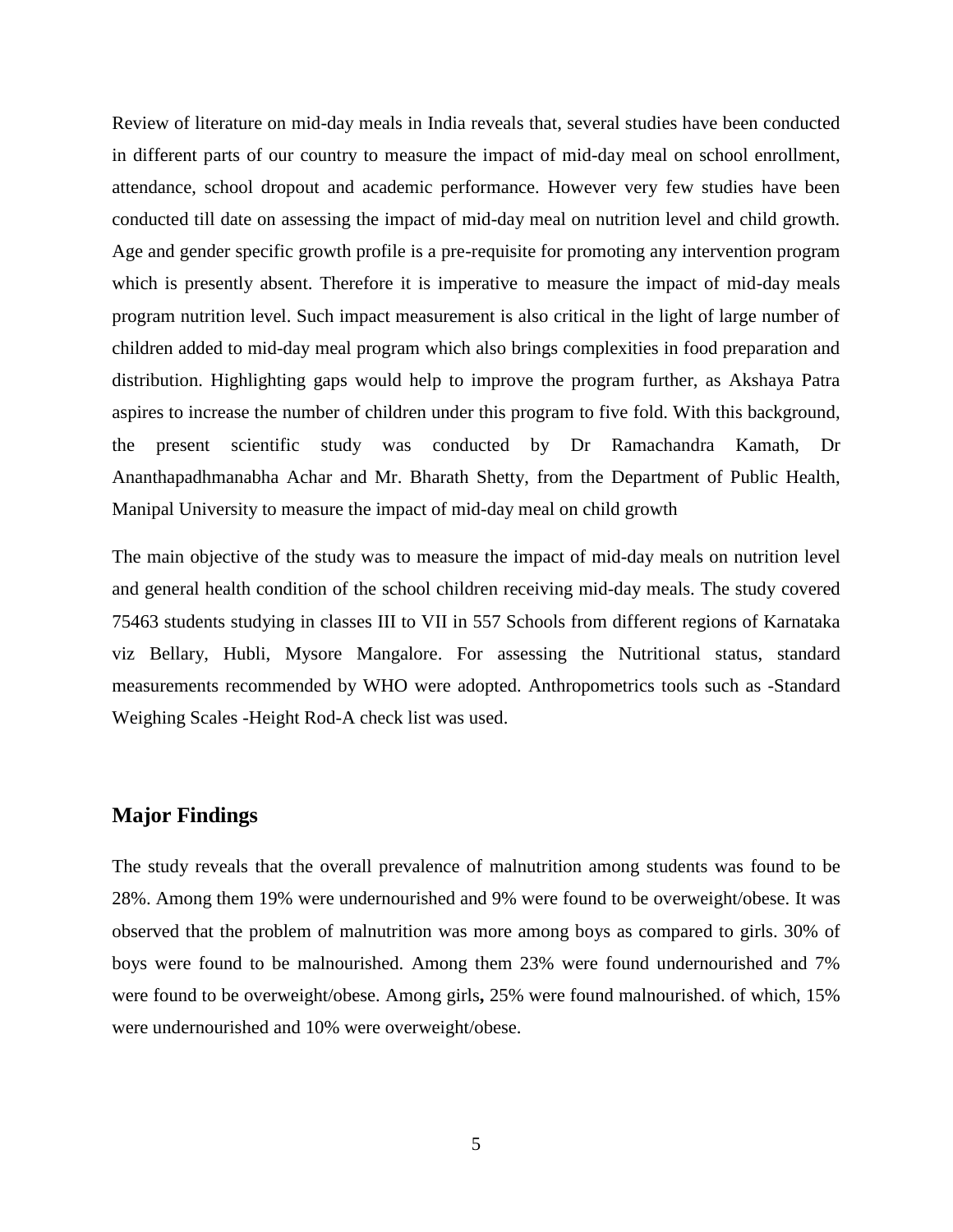Undernutrition among girls was less as compared to boys. Overweight/obese were more among girls as compared to boys. There were region wise variations. In Bellary the prevalence malnutrition among children was high (33%), then followed by Hubli (26%). In Mangalore and Mysore the prevalence of malnutrition among children was found to be low. The attributing factors could be income status of the family, eating habits, awareness and literacy among parents etc. However this needs to be studied further. The general examination of children done by doctor revealed that 31% of children had dental caries, 8% children showed symptoms of pallor. The other common symptom reported was Vitamin A Deficiency among children.

The nutrition status of children receiving mid-day meals from TAPF was good as compared to with the studies done on the nutrition status other students. It is evident from the discussions in comparison with other studies. The study has helped in developing a school wise nutritional status database of children. This study will further help to conduct growth monitoring of children and also develop specific intervention to address the issue of malnutrition among school going children.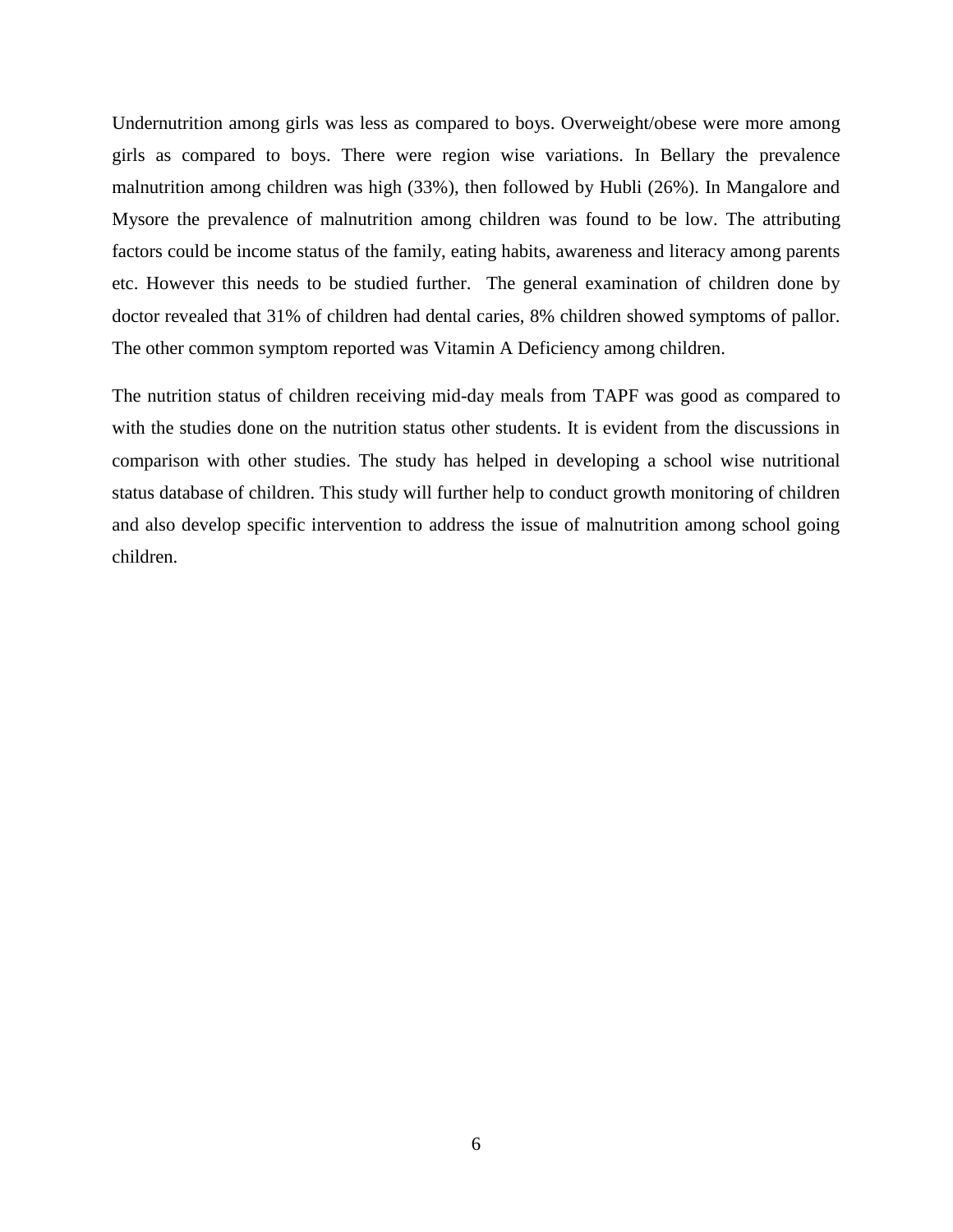# **1. THE AKSHAYA PATRA FOUNDATION PROJECT PROFILE**

The Akshaya Patra Foundation (TAPF), was set up in the year 2000 at Bangalore under the aegis of International Society for Krishna consciousness (ISKCON) with a vision to ensure that no child in India is deprived of education because of hunger. The Akshaya Patra Foundation is a secular, charitable, not for profit organization and is one of the world's largest NGO striving to end hunger and create a human resources pool that will propel India into the league of developed nations.

The history of the foundation starts with a story of compassion. Looking out of a window one day in Mayapur, a village near Calcutta, His Divine Grace [A.C.Bhaktivedanta Swami](http://en.wikipedia.org/wiki/A._C._Bhaktivedanta_Swami_Prabhupada)  [Prabhupada,](http://en.wikipedia.org/wiki/A._C._Bhaktivedanta_Swami_Prabhupada) saw a group of children fighting with street dogs over scraps of food. From this simple, heartbreaking incident was born a determination that molded the beliefs of the foundation: No child within a radius of ten miles from the center should go hungry.

To achieve excellence in Foundation's governance, it has an independent board of trustees from professorial world and a board of advisors consisting of bureaucrats from government and eminent personalities form society. Mr Madhu Pandith Dasa, a post graduate in technology from IIT Mumbai is chairman of the board of trustees. Mr Chanchallapathi Dasa, graduate from IIT, Madras provides strategic direction for The Akshaya Patra Foundation (TAPF)

The day today affairs of the Foundation are professionally managed by a committed team, consisting of the Board of Trustees, Advisors, subject matter experts and volunteers. The Akshaya Patra Foundation presently has 2,300 employees who are led by 12 operational heads.

The Akshya Patra Foundation works on public – private partnership which is publicly funded and privately managed with world class technology. Both central and state governments contribute 50% of the running cost and balance is contributed by corporate, individual donors and philanthropists.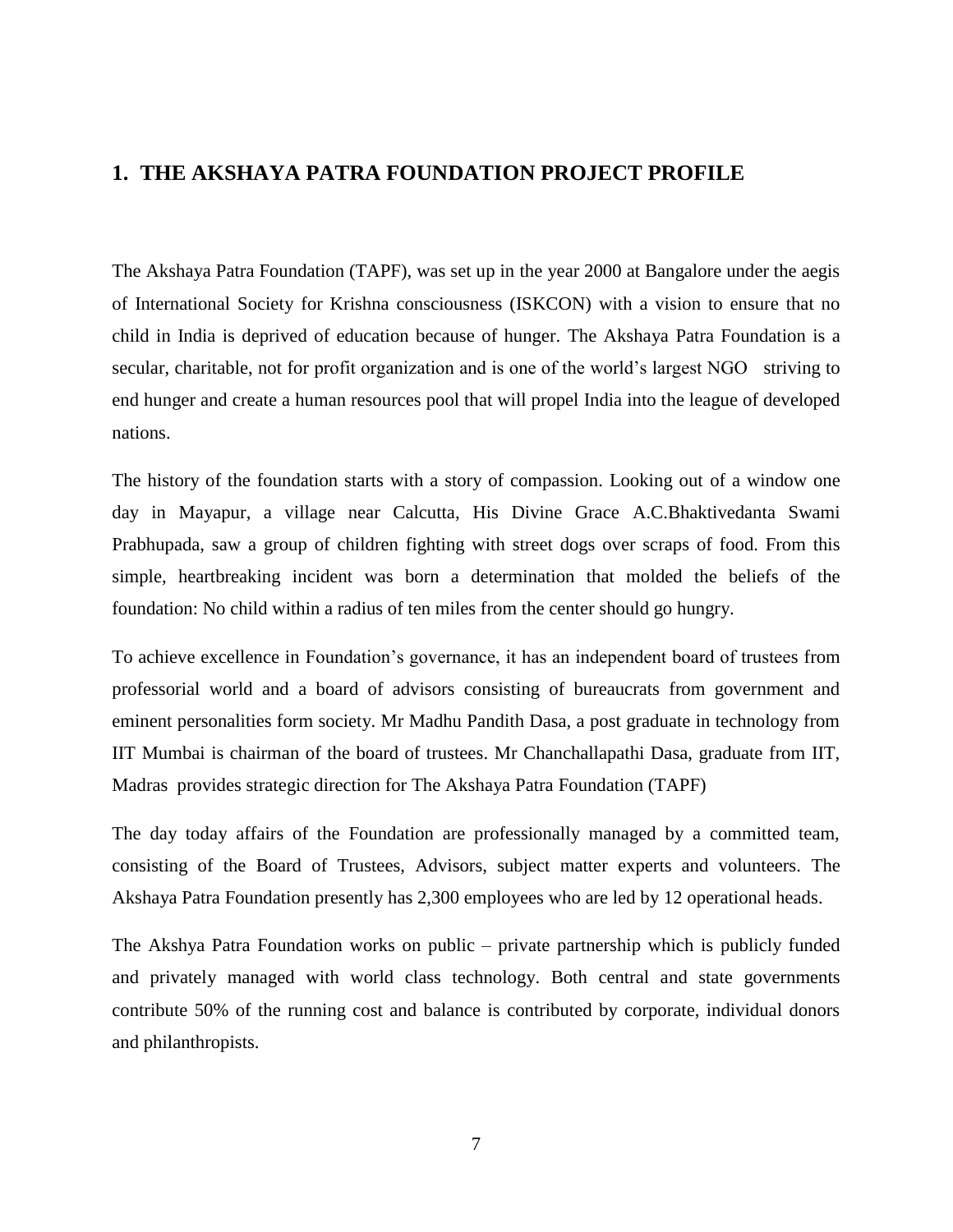All contributions to the foundation is exempted form tax laws of India , United Kingdom and USA Akshaya Patra is approved under 35AC/80GGA (bb) of Income Tax in India, is registered with the Charity Commissions, UK 1117756 and 501(c) 3 organization in the United States of America Tax id # 01-0574950.

To ensure transference to the donors and supports of the Foundation, KPMG, a reputed consulting firm, provides advice in Accounting Standards and Services to the foundation. Auditors M/s BSR and Co, a renowned audit firm, audits the program for funds utilization, thereby ensuring transparency and high degree of accountability.

The Akshaya Patra Foundation presently runs two projects - The Akshya Patra and Vidhya Akshaya Patra for the holistic development of under privileged school children below the age of 16 years.

## **The Akshaya Patra Project (TAPP)**

The Sanskrit word, Akshaya Patra (meaning abundant, inexhaustible) has its origin in the great epic - Mahabharata and aptly reflects the aspirations of the Founders to provide succor to a large number of less-fortunate children.

The Akshaya Patra Foundation presently offers fresh cooled mid-day meal daily to 1.3 million underprivileged children below the age of 16 years, studying in 9,000 government schools through 20 locations in 10 states across India and hopes to feed over 20 million children by 2020. Built on a public-private partnership, Akshaya Patra has supporting chapters in the [United States,](http://en.wikipedia.org/wiki/United_States) and [UK.](http://en.wikipedia.org/wiki/UK) The programme is secular, inclusive and non-discriminating as it is provided only in Government schools that already have a secular policy for admission

Table 1 highlights the amazing growth of the Akshaya Patra midday meal program in different locations.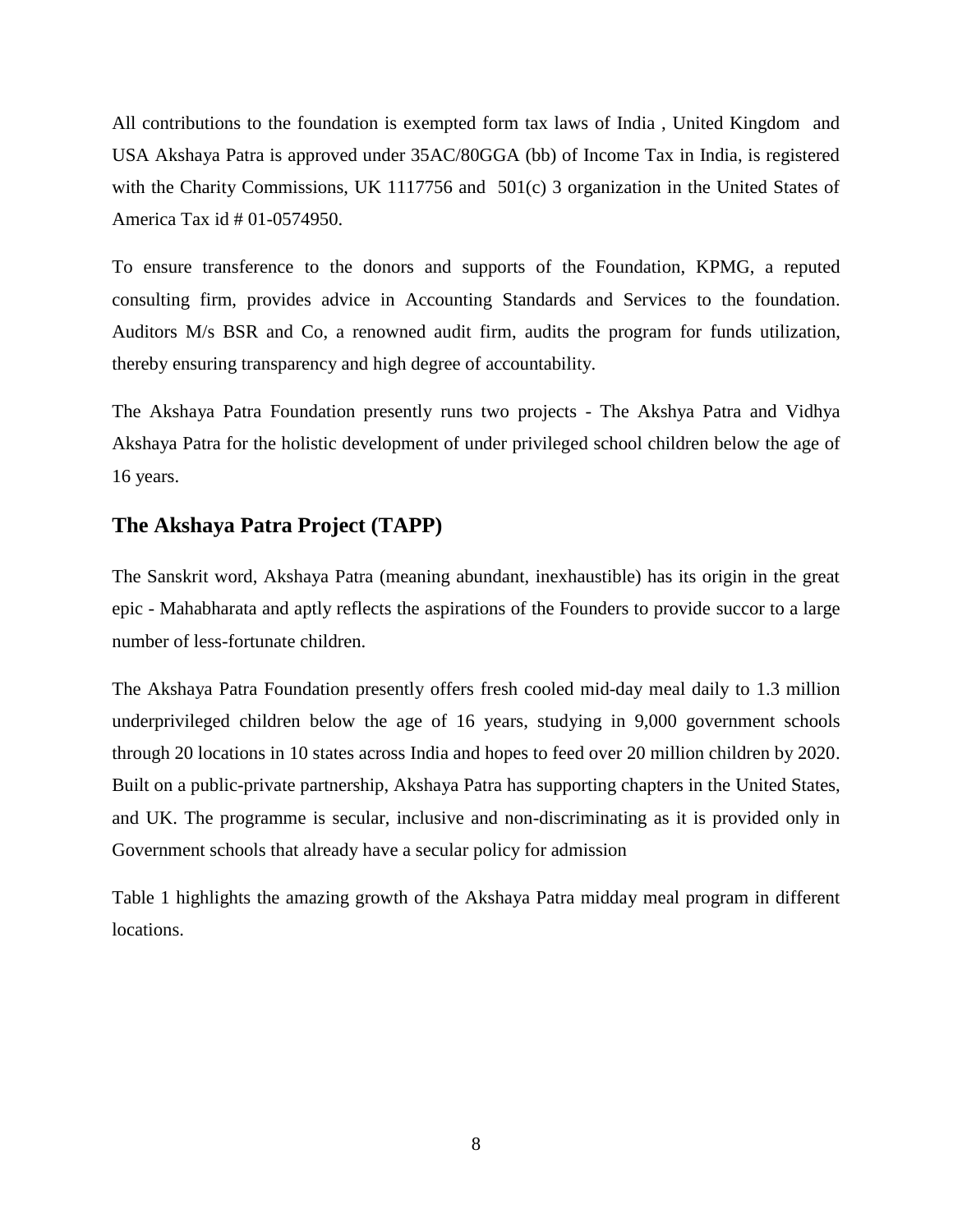| <b>Table 1: Status of TAPP in India</b> |                          |                           |  |  |
|-----------------------------------------|--------------------------|---------------------------|--|--|
| <b>Locations</b>                        | <b>Number of schools</b> | <b>Number of children</b> |  |  |
| Bangalore                               | 533                      | 1,45,000                  |  |  |
| Hubli-Dharward                          | 647                      | 1,54,000                  |  |  |
| <b>Bellary</b>                          | 89                       | 32,590                    |  |  |
| Mangalore                               | 19                       | 6,100                     |  |  |
| Jaipur                                  | 476                      | 80,408                    |  |  |
| <b>Baran</b>                            | 155                      | 15,000                    |  |  |
| Nathdwara                               | 134                      | 12,300                    |  |  |
| Vrindvan                                | 458                      | 65,700                    |  |  |
| Puri                                    | 222                      | 27,500                    |  |  |

Akshaya Patra partnered with the Karnataka government in 2003 under the mid-day meal scheme to act as one of the implementing arms of the government in many regions. It now works with central and state governments in 10 states (Karnataka, Andhra Pradesh, Assam, Chhattisgarh, Gujarat, New Delhi, Orissa, Rajasthan, Tamil Nadu and Uttar Pradesh) and has set up kitchens in 20 locations.

Assets such as state-of-the-art centralized kitchens are constructed and maintained across regions to ensure timely mass production of over 100,000 meals in most hygienic condition every day. Continuous R&D is taken up leading to innovations and improvisation of process. The kitchen would be set up in a small premises and food is cooked by a few employees from the local region, making whole process cost effective and generating other benefits such as women employment.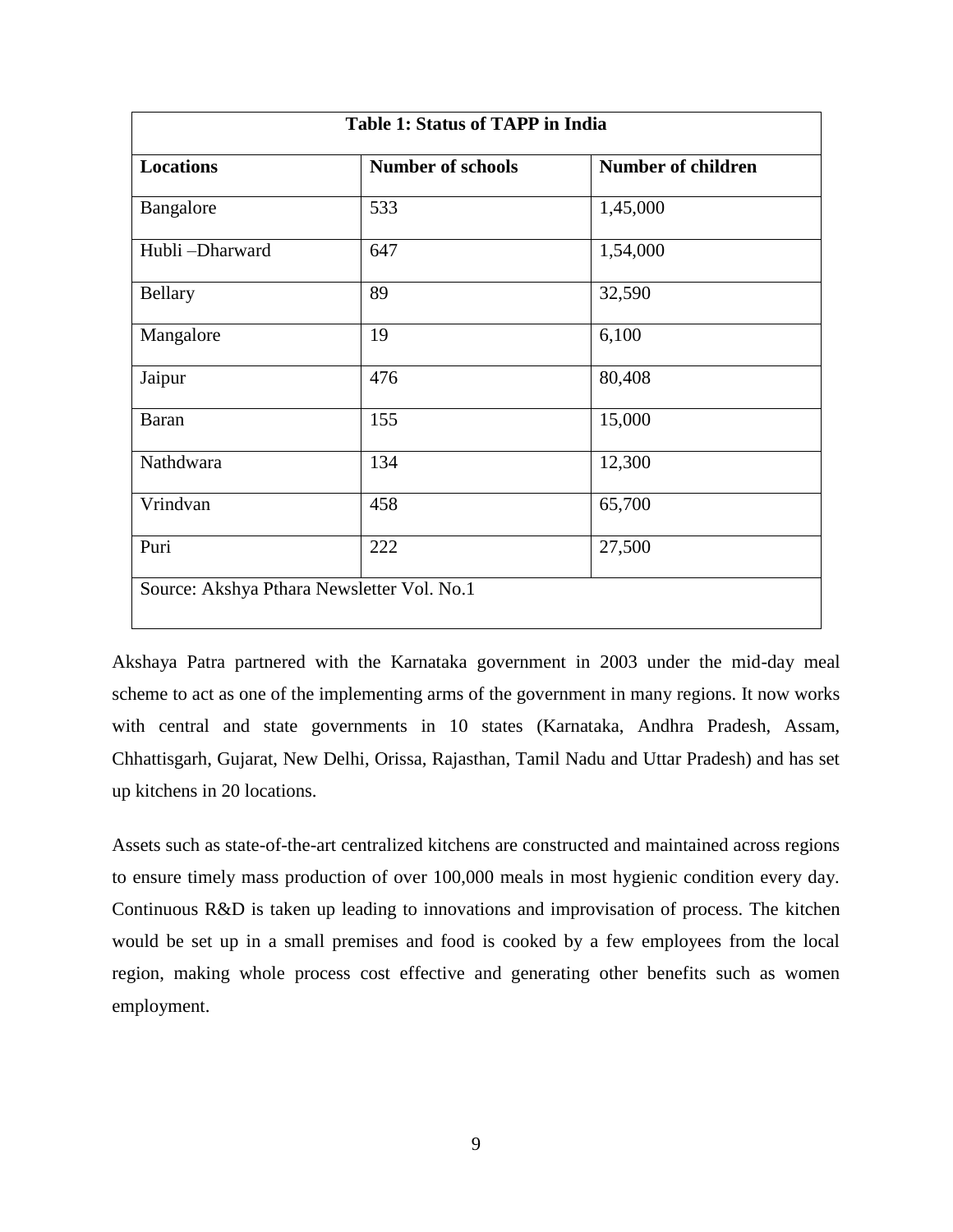What distinguishes Akshaya Patra from other midday meal programs is the centralized kitchen approach, backed by technology driven process. In each region the capacity of the kitchen varies depending on the number of children to be fed. The customized kitchen is a mechanized marvel with a capacity to cook food for more than one lakh children simultaneously and also ensure quality.

Once the food is prepared, it is packed into tight-lid stainless steel containers and loaded into custom-built vehicles that ply on fixed routes to cater to the schools within a 50 km radius. Security personnel escort each vehicle to ensure safe delivery of meals to schools. The vehicles supply meals for about 20 to 25 schools per vehicle and on their return trip pick up empty containers.

Responding to the sensitivities of the community it is serving, the Akshaya Patra Foundation, in some areas like Baran in Rajasthan, has adopted an alternate approach of cooking and delivery of food. Whenever the situation demands, the Foundation has reached out to the entire community, believing that empowerment is the key to growth.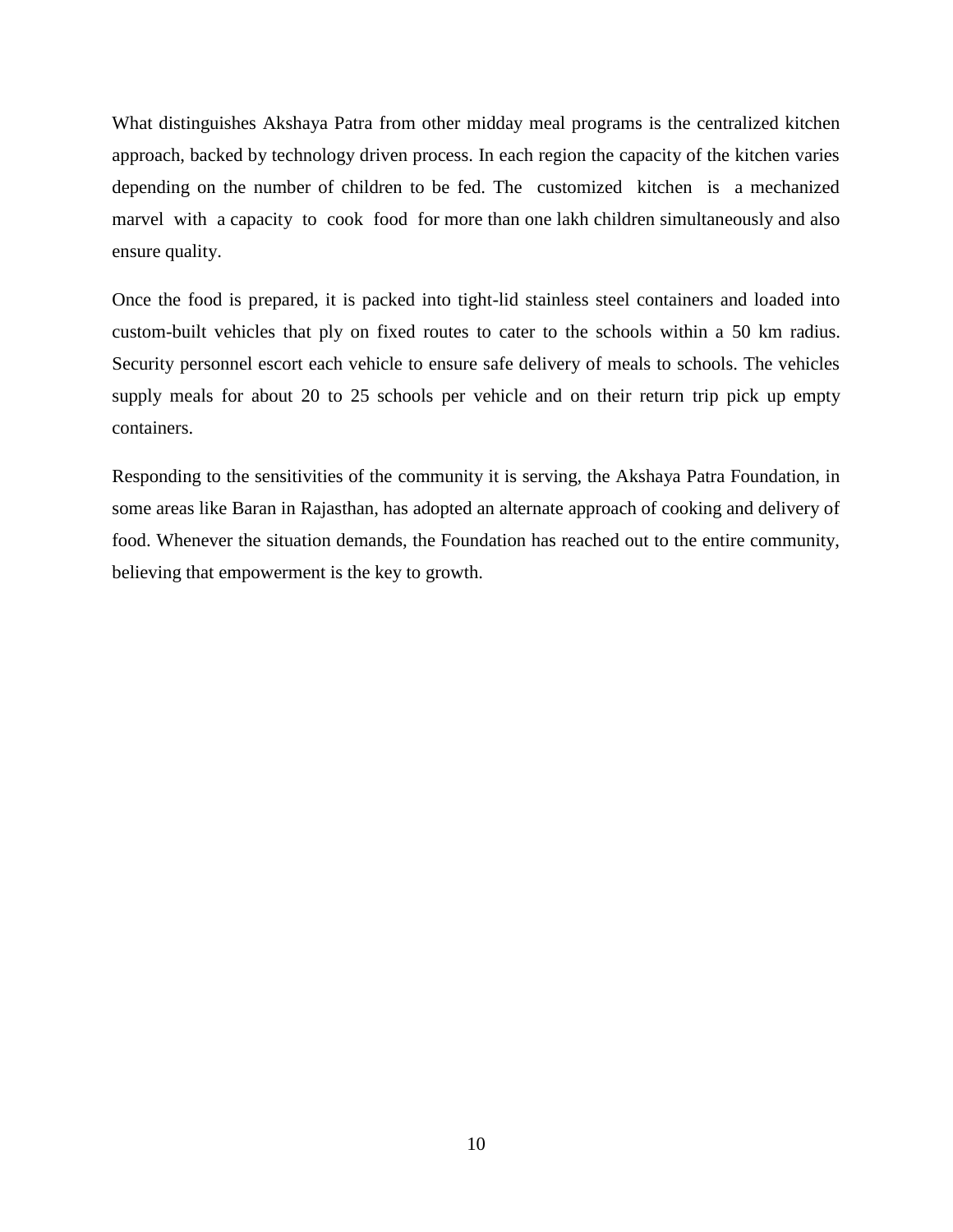### **2.Introduction**

Government of Karnataka launched its own Mid-Day Meal Programme and subsequently started involving NGOs in implementing the Programme. Government of Karnataka was the first in the country to make Mid-Day Meal a multilateral programme. Along with implementation, The NGOs are also engaged in designing and managing programs together with government. The Akshaya Patra Foundation, which successfully implemented its own feeding program in Karnataka, was called in to give testimonies for verifying the efficacy of the Government scheme, in order to successfully carry out this mandate. Akshaya Patra has a mission to ensure that 'no child is deprived of education because of hunger.' Currently, it feeds freshly cooked meals to more than 1.2 million children in various parts of the country and aims at feeding 5 million children by 2020.

Akshaya Patra's Mid-Day Meal programme aims to achieve the following objectives.

- 1. Increased enrolment in schools
- 2. Increased attendance in schools.
- 3. Reduced dropout rate
- 4. Improved performance of students in class in terms of better attention span and academic progress
- 5. Improved nutritional status of students

### **3. Theoretical Background**

*3.1) What is Nutrition?* According to WHO, nutrition is the intake of food, considered in relation to the body's dietary needs. Good nutrition is an adequate, well balanced diet with regular physical activity. Poor nutrition can lead to reduced immunity, increased susceptibility to disease, impaired physical and mental development and reduced productivity.

**3.2) How Nutrition Status is measured?** The nutrition status among children is assessed by taking height and weight. Body Max Index is calculated and Z scores are calculated. WHO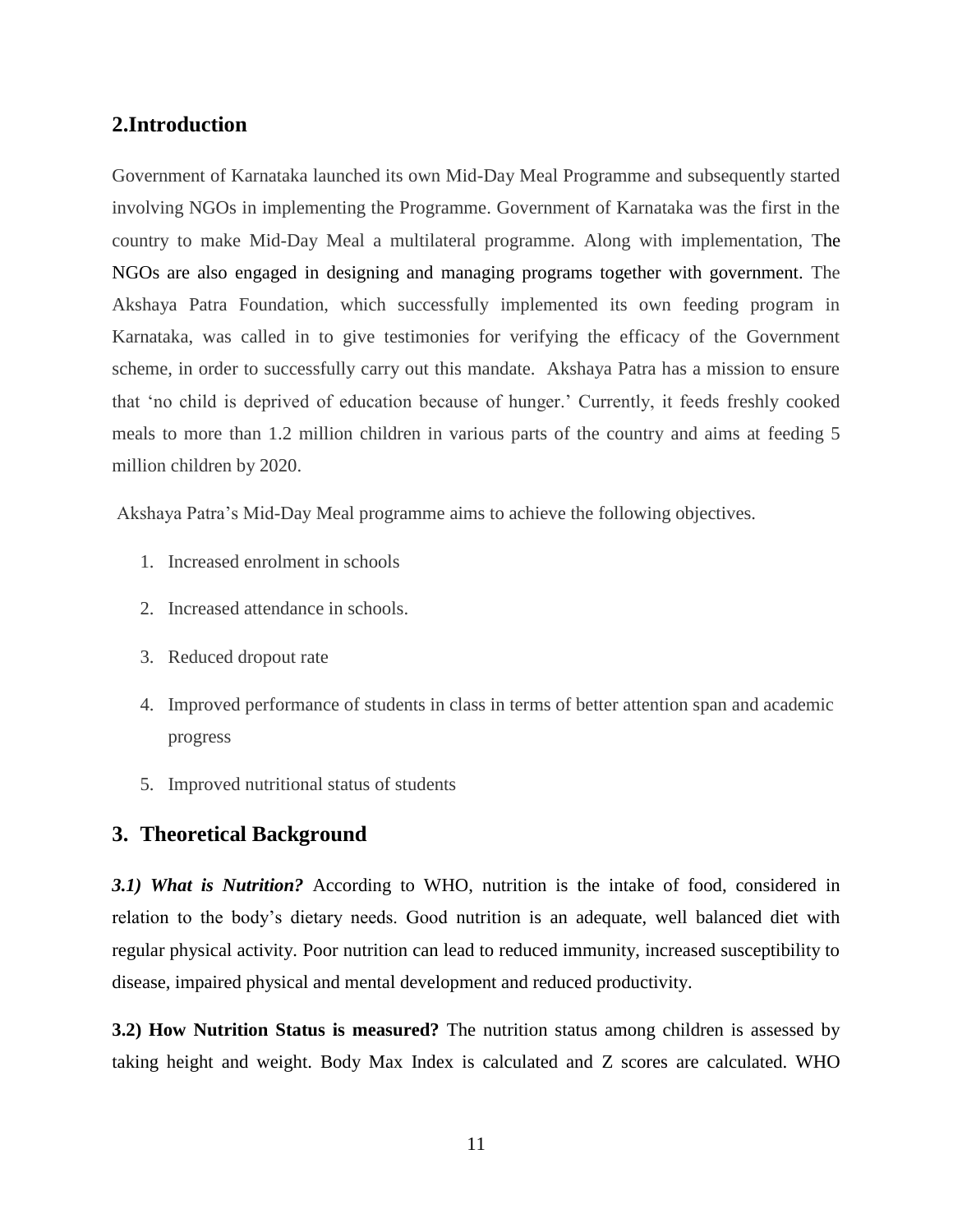multi-centric growth charts is used to understand the severity of the nutritional status among children.

Body Mass Index (BMI) was calculated using the following formula.

**BMI = Weight** (For the same age as that of calculated individual)

#### **Height x Height (meters)**

Then Z scores were calculated for each individual using the formula

**Z = Calculated BMI- Median** (For the same age as that of calculated individual)

#### **Standard deviation**

Note: Median BMI used in above formula has been taken from the WHO 2007 Mutli centre Growth Reference study charts.

| <b>Nutritional Status</b> | <b>Confidence Interval</b> | <b>Value</b>      |  |  |
|---------------------------|----------------------------|-------------------|--|--|
|                           |                            |                   |  |  |
| Normal                    | 95%                        | $+2SD$ to $-2SD$  |  |  |
| <b>Thinness</b>           | 95%                        | $-2SD$ To $-3SD$  |  |  |
| Severe thinness           | 95%                        | Less than -3 SD   |  |  |
| Overweight                | 95%                        | More than $+1$ SD |  |  |
| Obese                     | 95%                        | More than $+2$ SD |  |  |

**TABLE 2: WHO STANDARDS FOR NUTRITIONAL STATUS**

Prevalence of overweight with 95% Confidence Interval (more than +1 SD), Obesity with 95% Confidence Interval (More than +2 SD), Thinness with 95% Confidence Interval (-2SD to -3SD), severe thinness with 95% Confidences Interval (less than -3 SD), Thinness with 95% Confidence Interval (-2 SD Through -3 SD) and Normal with 95% Confidence Interval (+ 2SD Through -2 SD)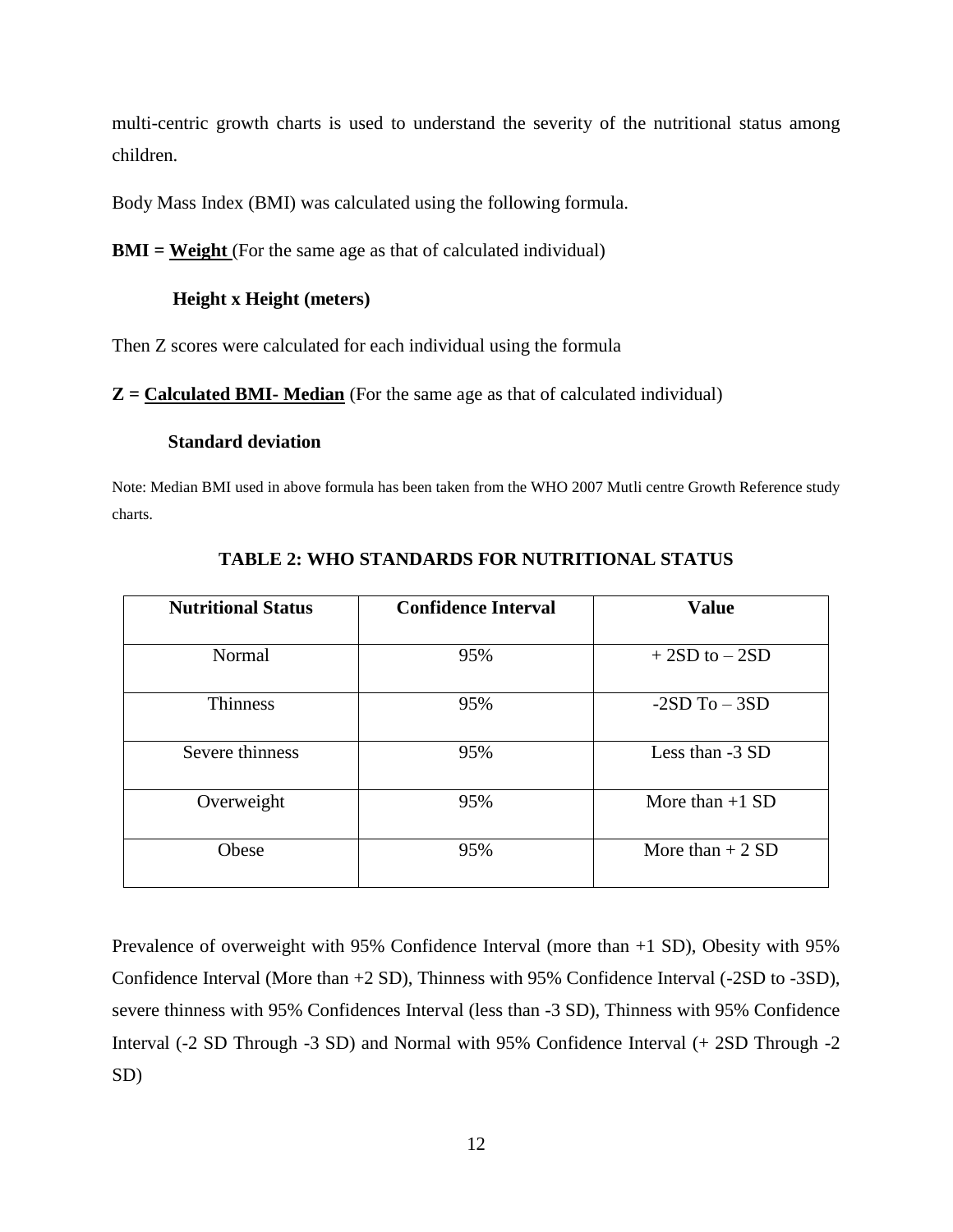**3.3) Importance of Nutrition among children:** Nutrition plays a vital role in the growth and development of children. The school age period is nutritionally significant because this is the prime time to build up body stores of nutrients in preparation for rapid growth of adolescence. An inadequate nutrition during childhood may lead to malnutrition, growth retardation, reduced work capacity and poor mental and social development]. In children, protein/calorie deficient diet results in underweight, wasting and lowered resistance to infection, stunted growth and impaired cognitive development and learning.<sup>1</sup>

3.4) Malnutrition refers to deficiencies, excesses or imbalances in intake of energy, protein and/or other nutrients. Contrary to common usage, the term *'malnutrition'* correctly includes both under-nutrition and over-nutrition. *Under-nutrition* is the result of food intake that is continuously insufficient to meet dietary energy requirements, poor absorption and/or poor biological use of nutrients consumed. This usually results in loss of body weight. *Over-nutrition*  refers to a chronic condition where intake of food is in excess of dietary energy requirements, resulting in overweight and/or obesity. There are two types of Malnutrition one is **Protein Energy Malnutrition (PEM)** and other one is **Micronutrient (vitamins & mineral deficiency)** malnutrition.

**3.5) Problem of Malnutrition in India:** In India 21% of total population (207 million) is suffering from hunger and under nourishment. Hunger is an extreme manifestation of poverty and is the root cause for illiteracy, ill-health and unemployment. Hunger and malnutrition during the formative years impairs cognitive development, thus permanently cripple an individual for life Hunger is a stumbling block for education that locks poor children In India 21 percent of total population (207 million) is suffering from hunger and under nourishment. Hunger is an extreme manifestation of poverty and is the root cause for illiteracy, ill-health and unemployment. Hunger and malnutrition during the formative years impairs cognitive development, thus permanently cripple an individual for life (Saroja Prabakaran, 2004). Hunger is a stumbling block for education that locks poor children into a vicious circle: hunger and poverty force the children to drop out of school and take up menial jobs. Lack of education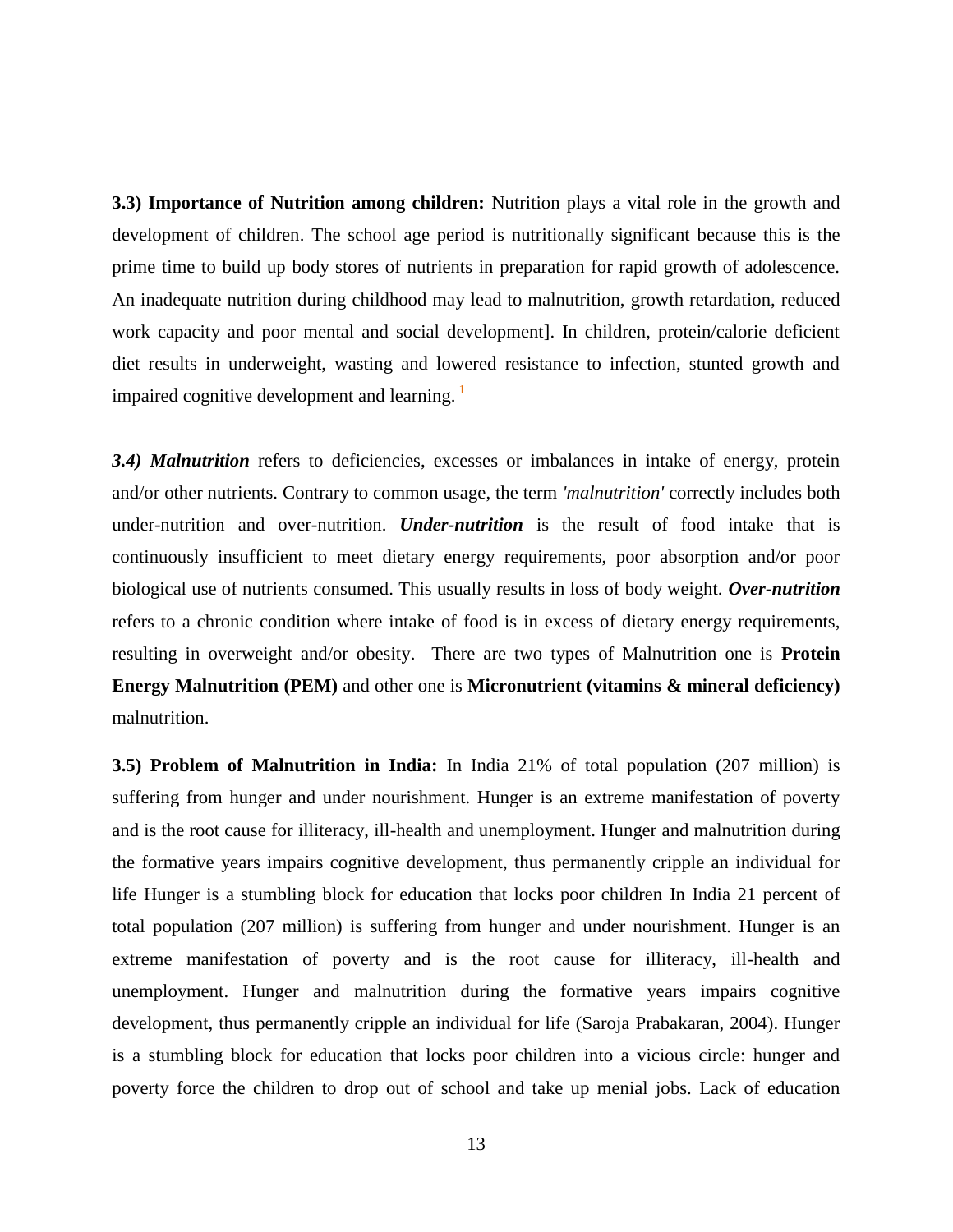curtails opportunities for gainful employment. Unemployment puts them back on the track of poverty and hunger. Therefore, it is indispensable to address children's hunger; otherwise, they will remain illiterate, missing out on the benefits of education. In sum, the biggest development challenge for India is to provide equitable access to food, education, jobs and healthcare to poor and harness the wealth of human potential.  $\frac{1}{1}$ 

3.6) **Response from the Government and Non-Government Organizations:** To address the issue of malnutrition among children, government has introduced Mid-Meal Programs in all the government schools. The objective of this program is to improve the nutrition status among school going children. Non-governmental Organizations also joined hands with government and started implementing mid-meal program. Review of literature on the study of impact of mid-day meals conducted in several parts of India revealed following findings. The study carried in the elementary school in Chandigarh in the year 2010 to understand the impact of mid-meal on the children enrollment in the school. It was observed that there were 22% increase in the enrollment of children after introducing Mid-day Meal (MDM) in school. An evaluation of the ongoing midday meal program in primary schools of Chhattisgarh state. The objective was to study the impact of scheme on enrollment, attendance and nutritional status of children. The sample schools were selected from all 16 districts of the state. A total of 5770 school children were surveyed from 580 schools that were availing the mid-day meal scheme. Surprisingly,  $>92\%$  of children responded that the mid-day meal is better than home cooked food. Only 5 to 6 % children responded that the food is not better than home because there is no variety in food, sometimes food is cold, rice is not cooked well. It was also found that no precautionary measures are taken for maintaining hygiene while serving the food. The study done in Vadodara in the year 2011 was assessed the nutritional status of children in rural school having MDM (Mid-day Meal). It was found that 70% of children were underweight, stunting was evident in 32% of girls and 31% in boys and 27% of the had symptoms of nutritional disease vitamin A deficiency ( 8%) and Iron deficiency (33%). Several studies were carried out on the impact of MDM on school enrollment, attendance, school dropout and academic performance. However very few studies have been conducted on the impact of MDM on children nutritional status and growth.

Age and gender specific growth profile is a pre-requisite for promoting any intervention programme which is presently absent. Therefore it is imperative to measure the impact of mid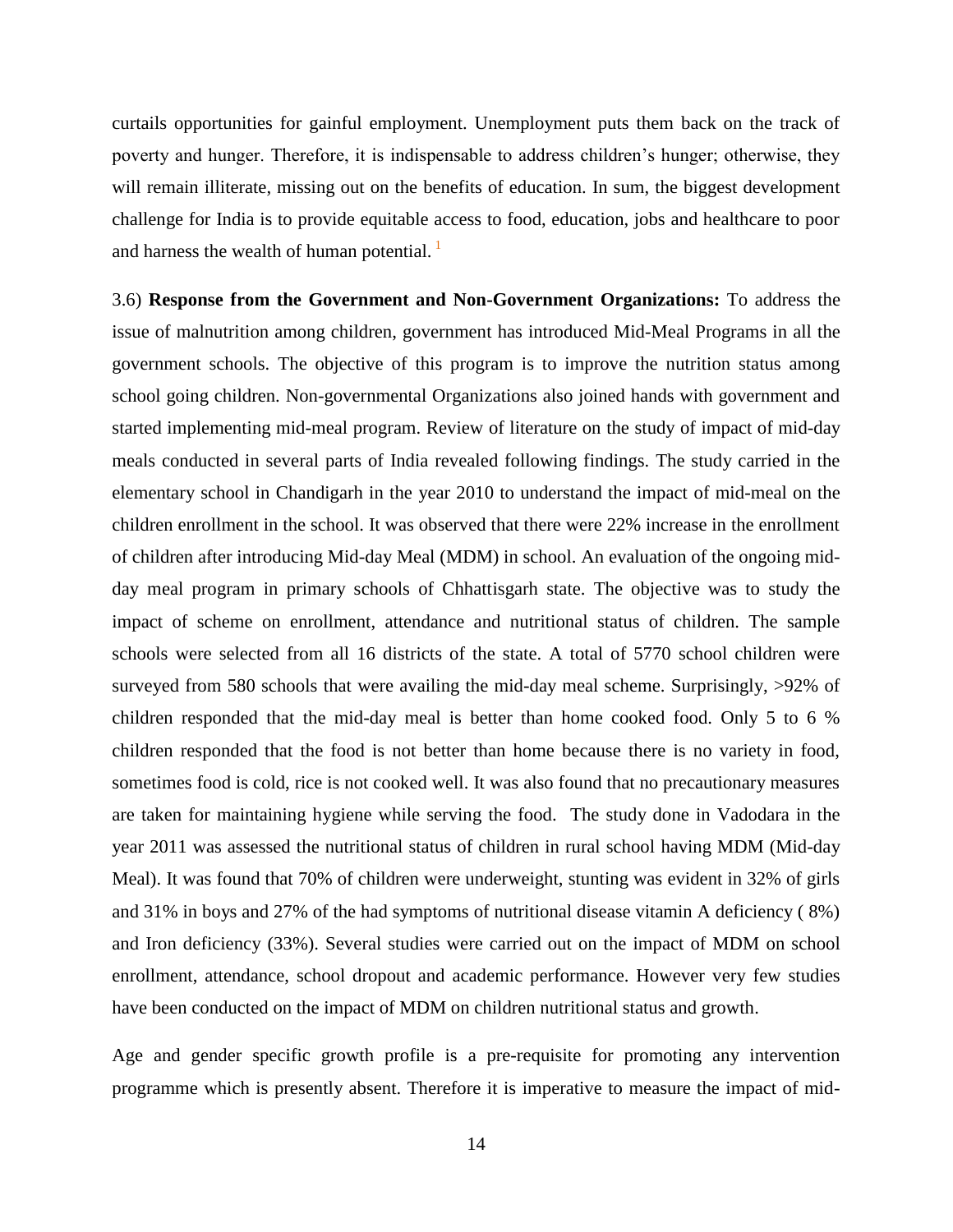day meals programme on the nutrition level of children. Such impact measurement is also critical in the light of large number of children added to mid-day meal programme which also brings complexities in food preparation and distribution. Gaps if any would certainly help to improve the programme further, as Akshaya Patra aspires to increase the number of children under this programme to five fold. In this context the Department of Public Health of Manipal University, Manipal had conducted an independent study on measuring nutrition status of children receiving mid-day meal in the state of Karnataka.

## **2. Research Design**

## **4.1 Scope of study**

At present The Akshya Pathra foundation is offering mid-day meals to around 5.4 lakh children in 2421 schools in 5 five districts of Karnataka viz Bengaluru, Mysore, Mangalore , Hubli – Dharwad and Bellary. The study covered children studying in class  $3^{rd}$  -  $7^{th}$  standard, of four districts of Karnataka namely, Mysore, Mangalore, Hubli –Dharward and Bellary.

## **4.2) Objectives**

The main objective of the study was to measure the nutritional status of children who were receiving mid-day meals and also to assess the general health condition of the school children receiving mid-day meals. The specific objectives of the study were

- To develop age and gender specific growth profile of children receiving hot cooked meal from Akshaya Patra,
- To identify nutritional gaps if any, in the present system and suggest corrective action in child growth
- To sensitize the teachers on the nutritional status of children receiving mid-day meals in the school.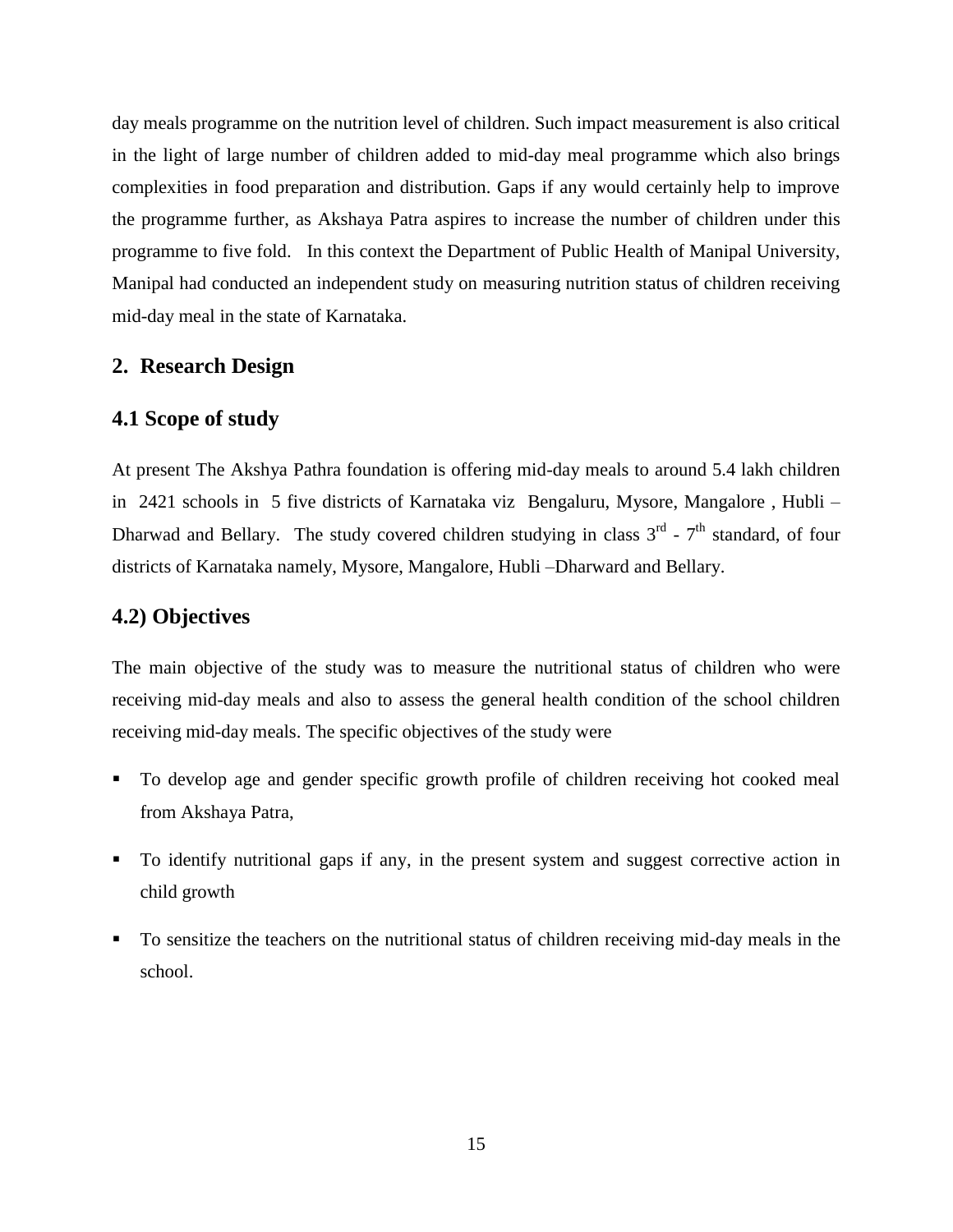## 4.3) **Sample size**

The sample size of the study was limited to 25% of the total children (75,463) studying and 10% of total schools (557 schools). In any sampled school, the sample size was not to be less than 50 and number of boys and girls were selected in proportion of their population in the sampled schools. The distribution of sample is provided in Table-3

### **Table 3 Sample Distribution**

| <b>Name of the Districts</b> | <b>No of Schools</b> | <b>Boys</b> | <b>Girls</b> | <b>Total</b> |
|------------------------------|----------------------|-------------|--------------|--------------|
| Hubli                        | 359                  | 20395       | 22839        | 43234        |
| <b>Bellary</b>               | 169                  | 13519       | 14025        | 27544        |
| <b>Mysore</b>                | 18                   | 1500        | 1555         | 3055         |
| Mangalore                    | 11                   | 800         | 830          | 1630         |
| <b>Total</b>                 | 557                  | 36214       | 39249        | 75463        |

## **4.4 Data collection**

The data for the study was collected by primary and secondary sources.

The primary data for the study was collected by a team of Medical Doctors (one senior medical doctor and two junior doctors) by clinical examination of every child in the sampled school. SECA machine was used to measure Height and Weight of the children.

Further, academic performance and student's perception regarding supply of mid-day meal were collected by administering a structured questionnaire.

Secondary data for the study was collected by referring relevant journals, studies and magazines in the field of study.

Field survey data was collected during Jan2011 - March 2012.

## **4.5 Data Analysis and Interpretation:**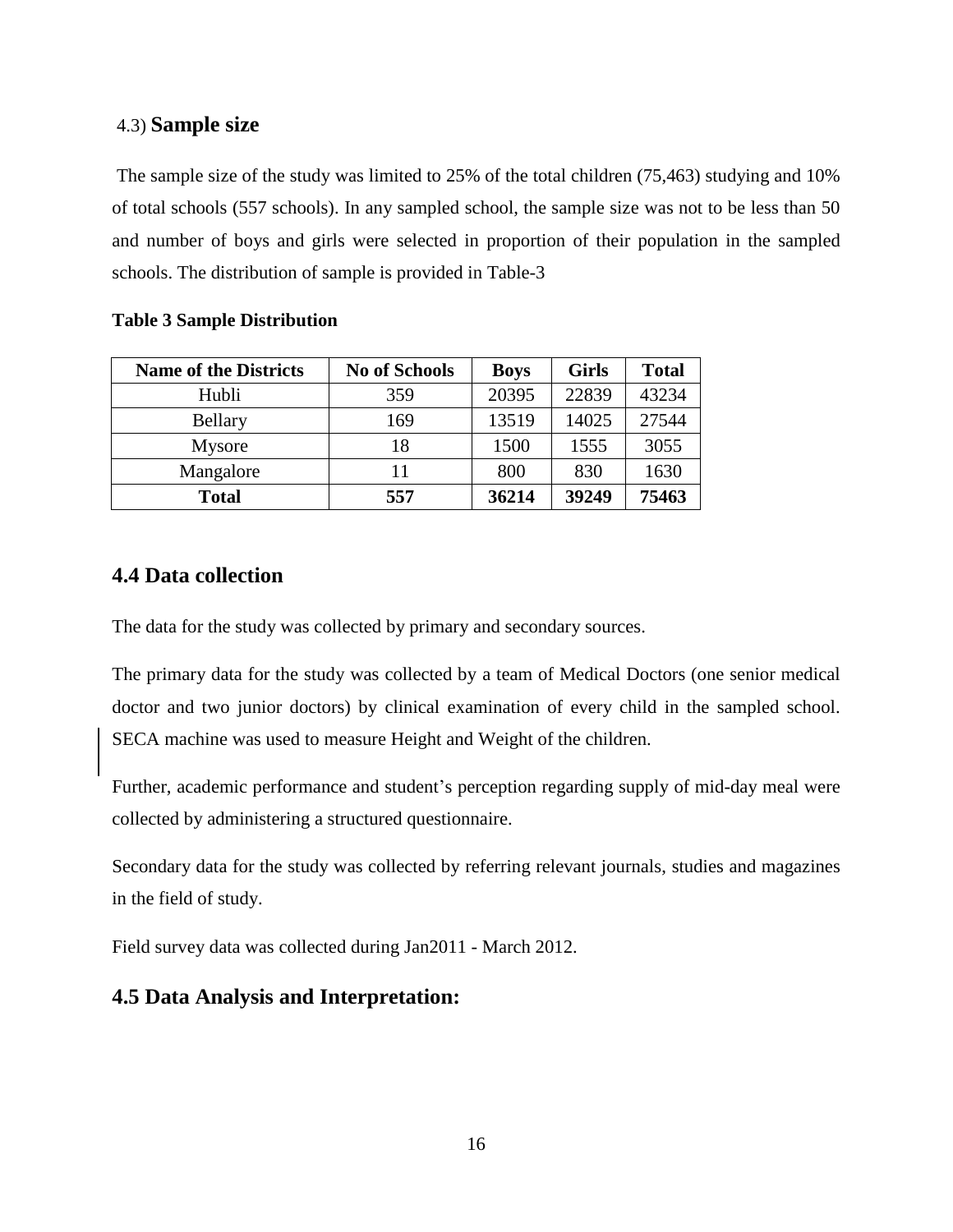Statistical Package for Social Sciences (SPSS16.0) and Growth charts –MGRS (Multi centre Growth Reference Study) recommend by WHO were used to assess the nutritional status of the children.

# **Results of the Study**

## **Nutritional Status of Children:**



## **Figure 1: Overall Nutrition Status of Boys and Girls (Percentage.**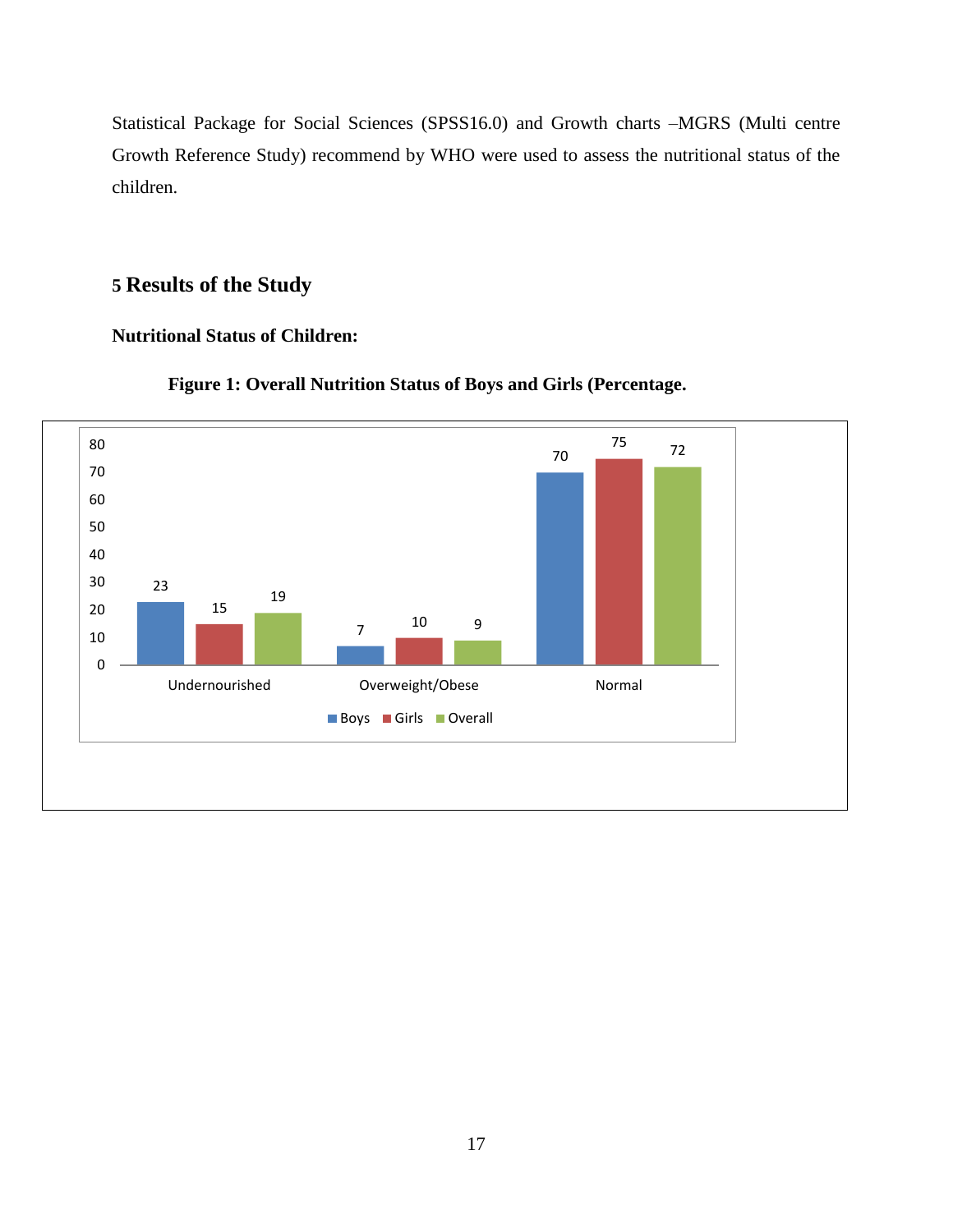

The study findings revealed overall 28% of children were found malnourished as shown in Figure 1 above. Among them 19% of them were found undernourished and 9% of them were overweight/obese. The gender wise nutritional status reveals 23% boys and 15% of girls were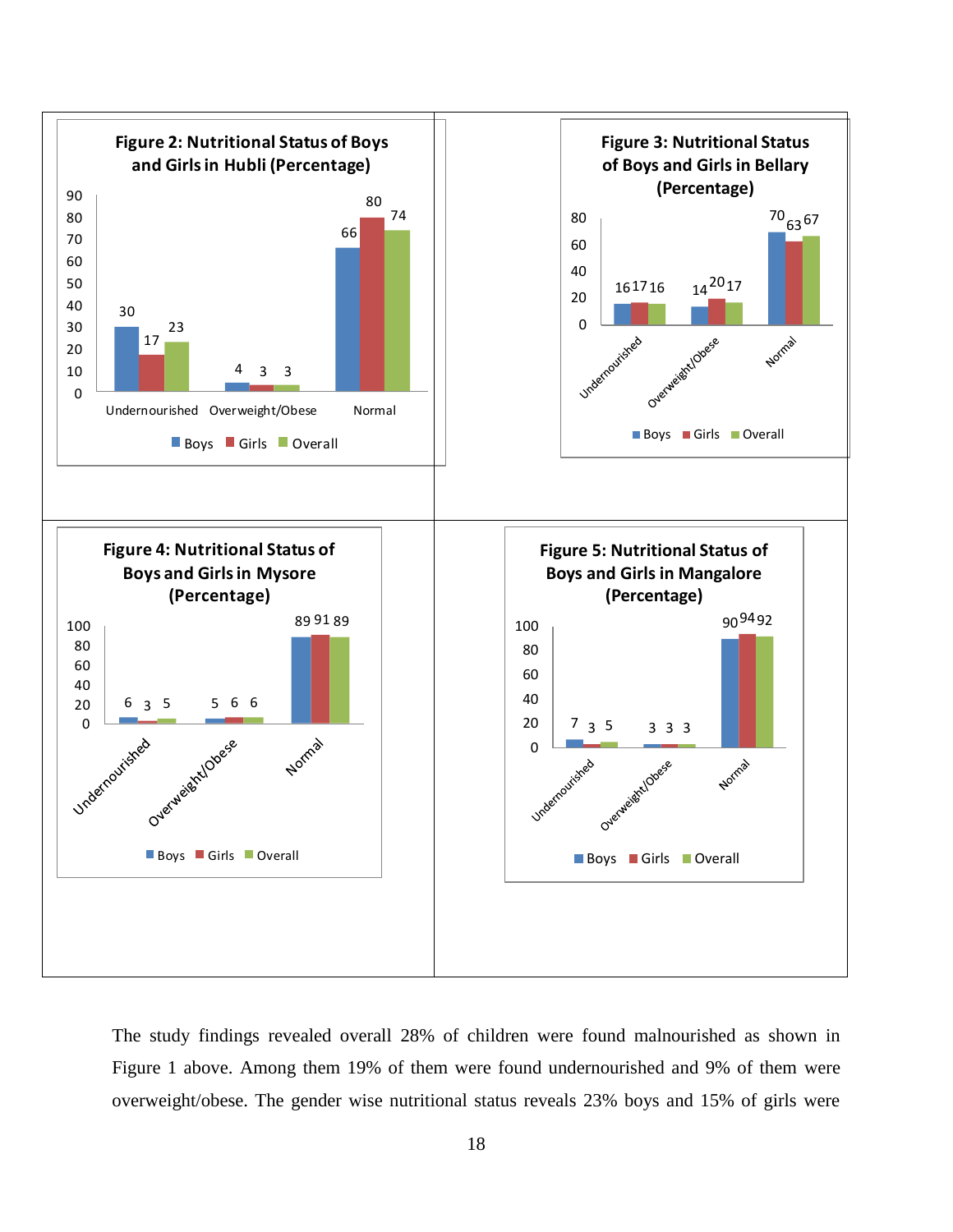found undernourished and 7% of boys and 10% of girls were found overweight and/ obese. Undernourishment was found more among boys than girls. The district wise data on nutritional status of children revealed following findings. In Mangalore and Mysore district the nutritional status of children were found good when compared to Bellary and Hubli.

It was observed that in Bellary more number of children were found malnourished then followed by Hubli. In Bellary the prevalence of malnutrition was 33% then followed by Hubli 26%. In Bellary 20% of girls were found overweight/obese and Undernutrition among boys was found more i.e. 16%. The socio-economic status of parents in Bellary and Hubli is low as compared to Mysore and Mangalore. Another reason for the poor nutrition status may be due to the past history of malnutrition among boys and girls in Bellay and Hubli.



#### **5.1) Nutritional Status of Children class wise**

The nutrition status of children was analysed, class wise for both boys and girls. It was observed that children who were studying in the higher class (i.e. class 6 and 7) and age group between (12- 13 years) were found less undernourished as compared children who were studying in the lower classes (class 3 and 4) and younger age group (8-10 years). It was also observed in Bellary, more number girls were found overweight/obese. This was observed more among higher age groups (12-13 years). The prevalence of undernutrition among children in lower class was high may be due to past history of Undernutrition (because according to NFHS 2006 data, In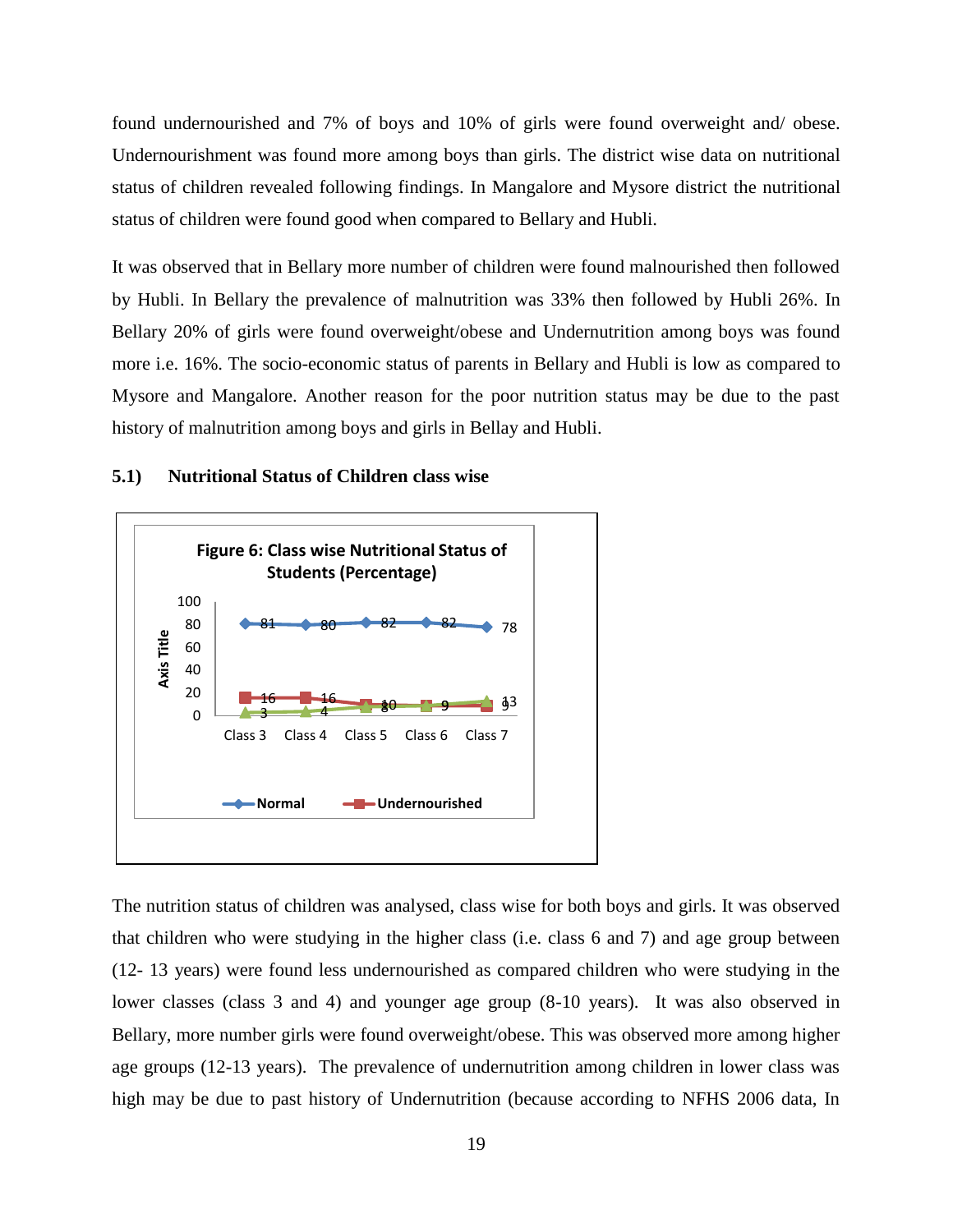India 46% children were undernourished). The Undernutrition among children in the higher class was found less and overweight/obese was found more. This could be due to following reasons: 1) Improved eating habits and also due to physiological changes among children as they growup. 2) Children who have received mid-meal over a period of time might have resulted in improving nutritional status however this needs to be further studied considering other contributing factors.



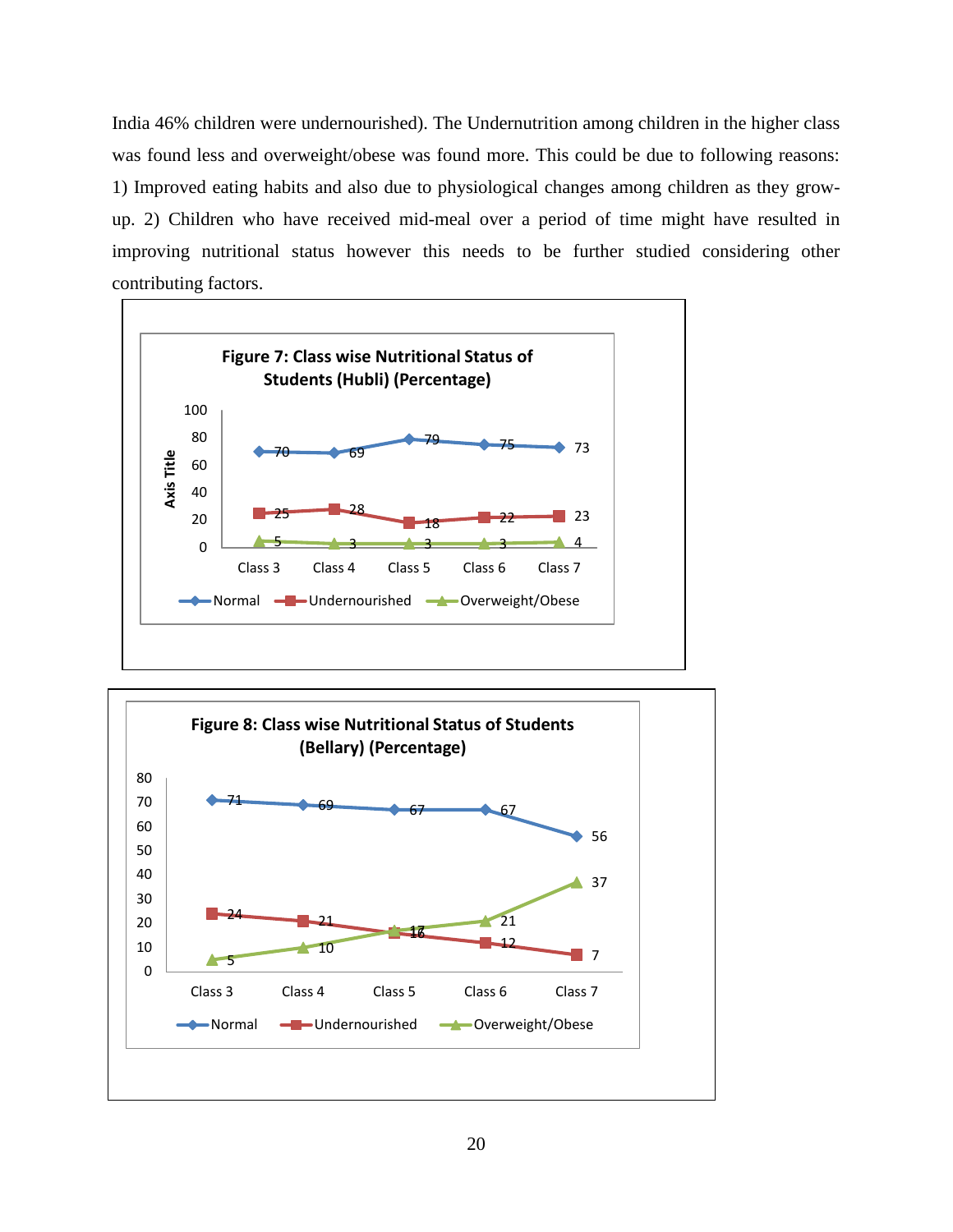

## **5.2) Nutritional Deficiency Symptoms, Personal Hygiene and Dental Caries**

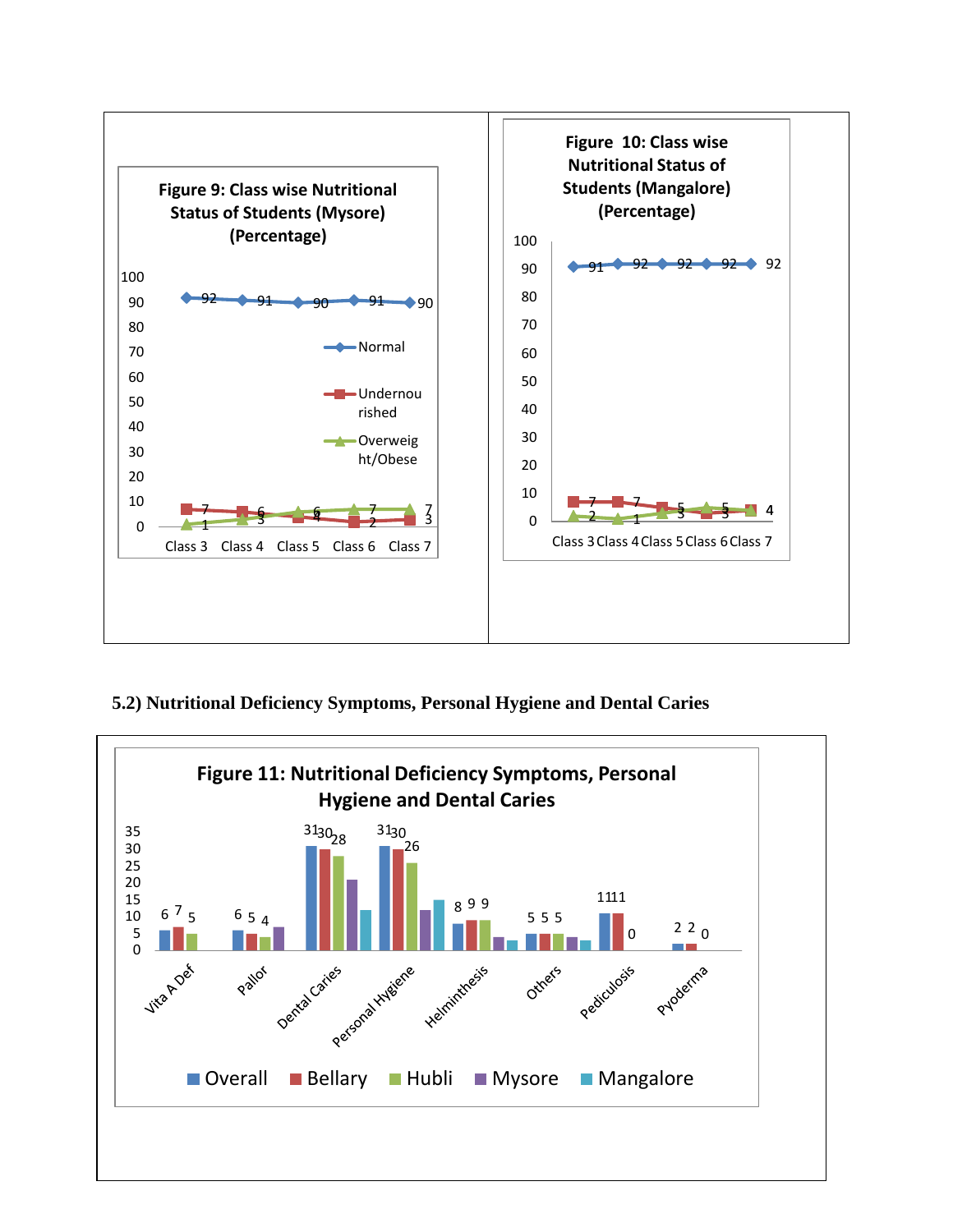It was observed that 31% students had poor personal hygiene, 31% of students had dental caries and 11% had pediculosis. Furthermore, symptoms related to nutritional deficiency were pallor (6%), vitamin A deficiency (5%) and helminthiasis (8%). The nutritional deficiency symptoms were more observed among students in Bellary and Hubli as compared to Mangalore and Mysore. It is also evident that more number of children were found malnourished in Bellary and Hubli. Similarly poor personal hygiene and dental caries were more seen among students in Bellary and Hubli.

#### **5. 3) Children's Opinion about Mid-Day Meals**



#### **a) Quantity of Meal**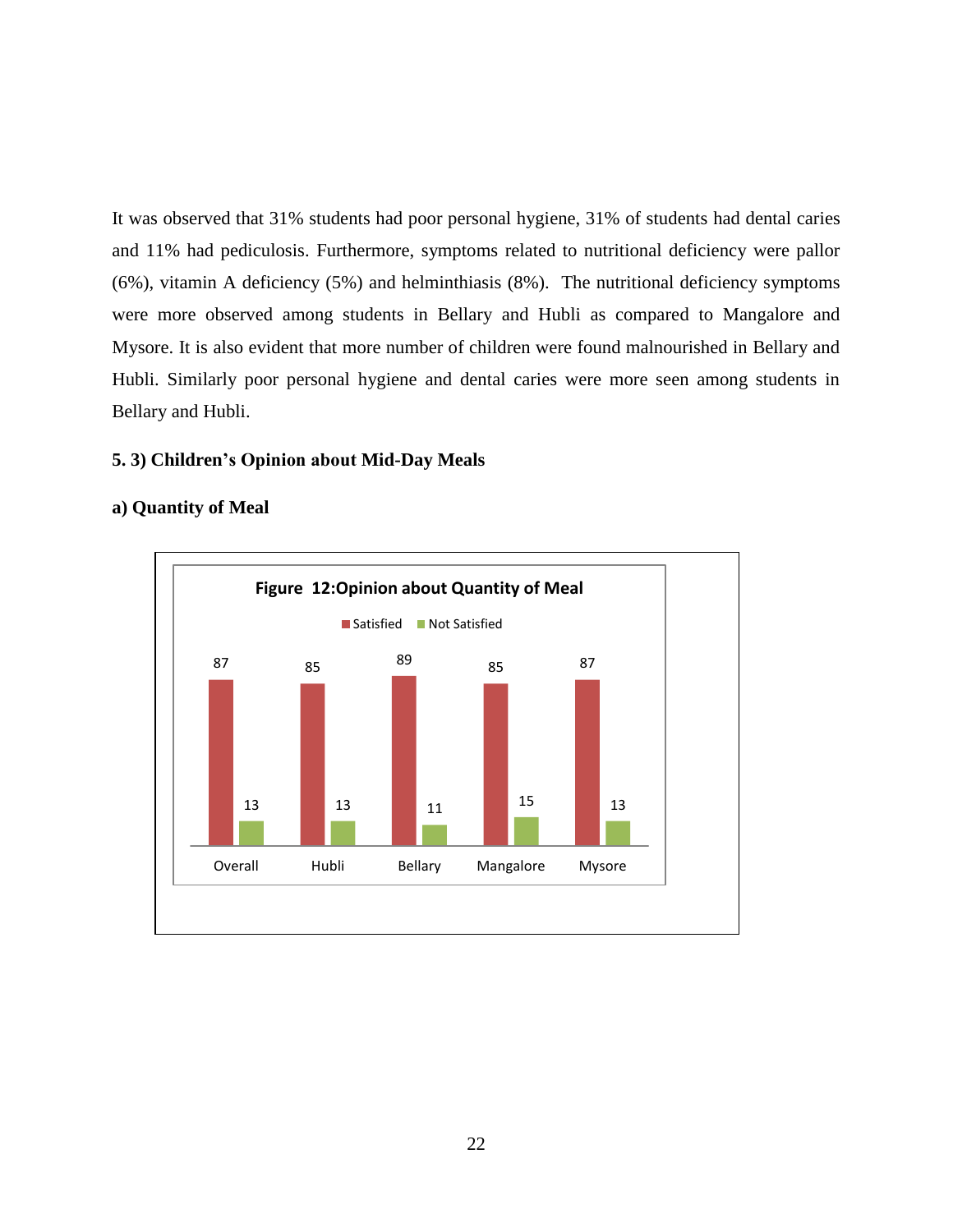## **b) Quality of Meal**



#### **c) Timeliness of Meal**



The analysis on this, elicited good response on the meal. 87% of students expressed that they were satisfied with the quantity of meal, 13% students expressed un-satisfaction on the quantity of meal. 95% of students have expressed that the quality of food is good, 5% have expressed that quality of food needs to be improved. Regarding timeliness of meal 92% of the students expressed that they get food on time, only 8% of reported that sometime the food is delayed. Overall, the children had a favorable opinion about the mid-day meals.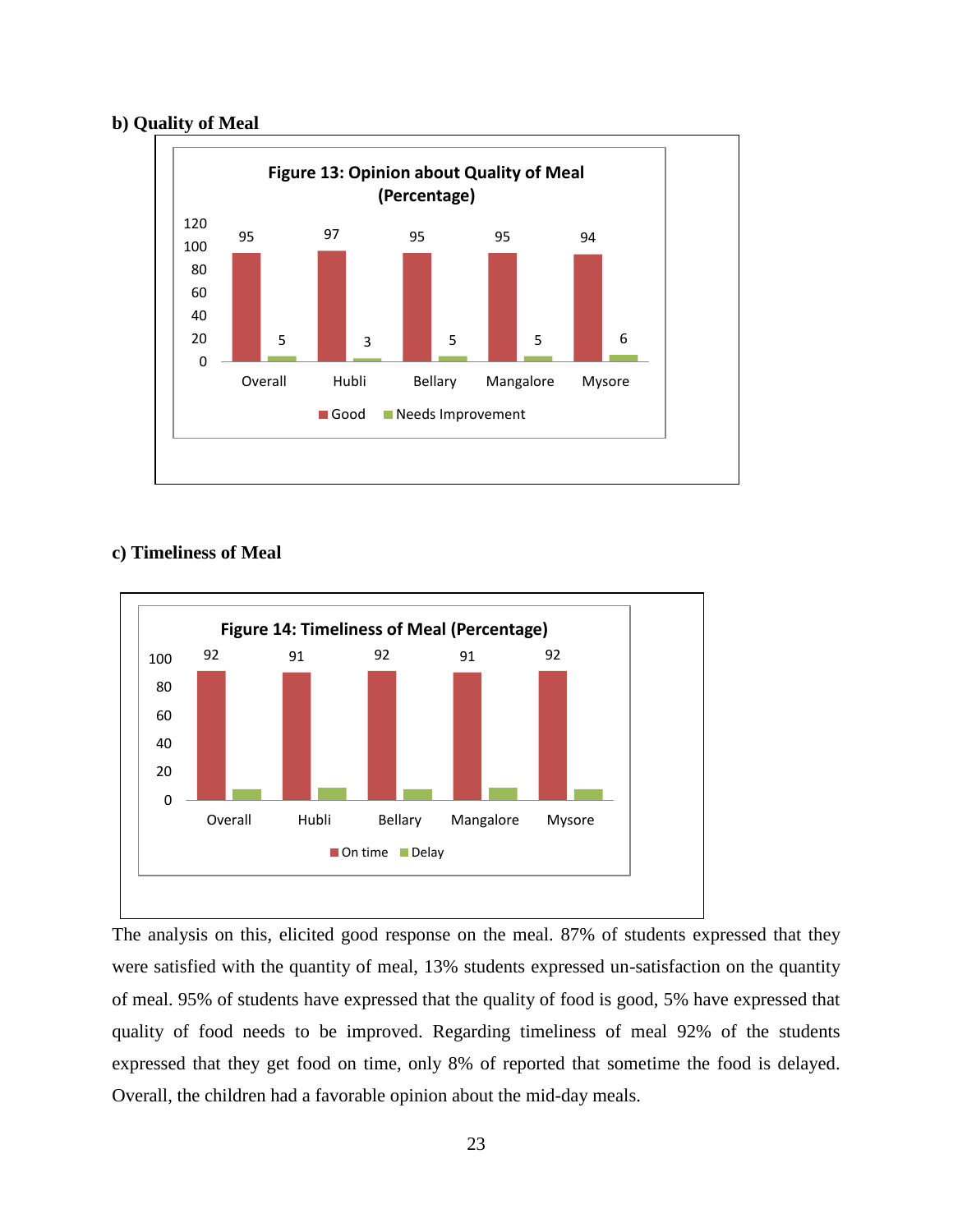#### **6) Discussions**

The present study revealed malnutrition was prevalent among the children who are receiving mid-day meals from TAPF. The findings this study was compared with other studies done on the nutritional status of children (similar age groups) in the Indian context. It was observed that the nutrition status of children who are receiving mid meal from TAPF was good in comparison with other study findings as discussed below.

The study conducted in the villages of Dharwad and Haliyal taluks reported 44.4% of children as underweight.<sup>3</sup> The record base study carried out in Pakistan among same age groups  $(5-14 \text{ years})$ from two independent population-based representative surveys, the urban component of the National Health Survey of Pakistan (NHSP; 1990–1994) and the Karachi survey (2004–2005) revealed out of 2074 from urban NHSP and 1675 from Karachi survey, prevalence of underweight children was  $29.7\%$  versus  $27.3\%$  (p=0.12), stunting was 16.7% versus 14.3% and prevalence of overweight and obese children was 3.0 versus 5.7 (p,0.001) in the NHSP and Karachi surveys, respectively.<sup>4</sup> Similar study was done among school going children (5-11 years of age) in Meerut in the year 2007 has revealed the prevalence of malnutrition among children was 49% which was quite high.<sup>5</sup>. A study done among Jenukuruba tribal children by Prabhakar *et al* also revealed high prevalence of mild (41.5%) and severe (6.7%) stunting and high prevalence of mild (40%) and severe (3.7%) wasting; they also reported 45.2% of children as having moderate underweight and 14.8% as having severe underweight. These figures indicate a higher prevalence of under nutrition than in our study population. A study done recently among 500 children of government schools of Azad Nagar, Bangalore revealed the prevalence of malnutrition was 68% and it was relatively high among boys (57.94%) than girls  $(42.06\%)$ . <sup>8</sup>The study carried out in Goa "Undernutrition among adolescents" which was carried out in 5 secondary schools (10-19 years of age  $n= 338$ ) also revealed, malnutrition among them and it was observed more among boys than compare to girls.<sup>9</sup> At a country level, therefore, past prevalences of child malnutrition—regardless of current environmental factors—are likely to have an independent, numerically positive, effect on current prevalence. According to WHO close to 70% of children have a past history of Undernutrition.<sup>10</sup>

The children at the lower class were found more undernourished, however, as the age advanced more number of children were found to have normal nutrition. The study done by Jayalaxmi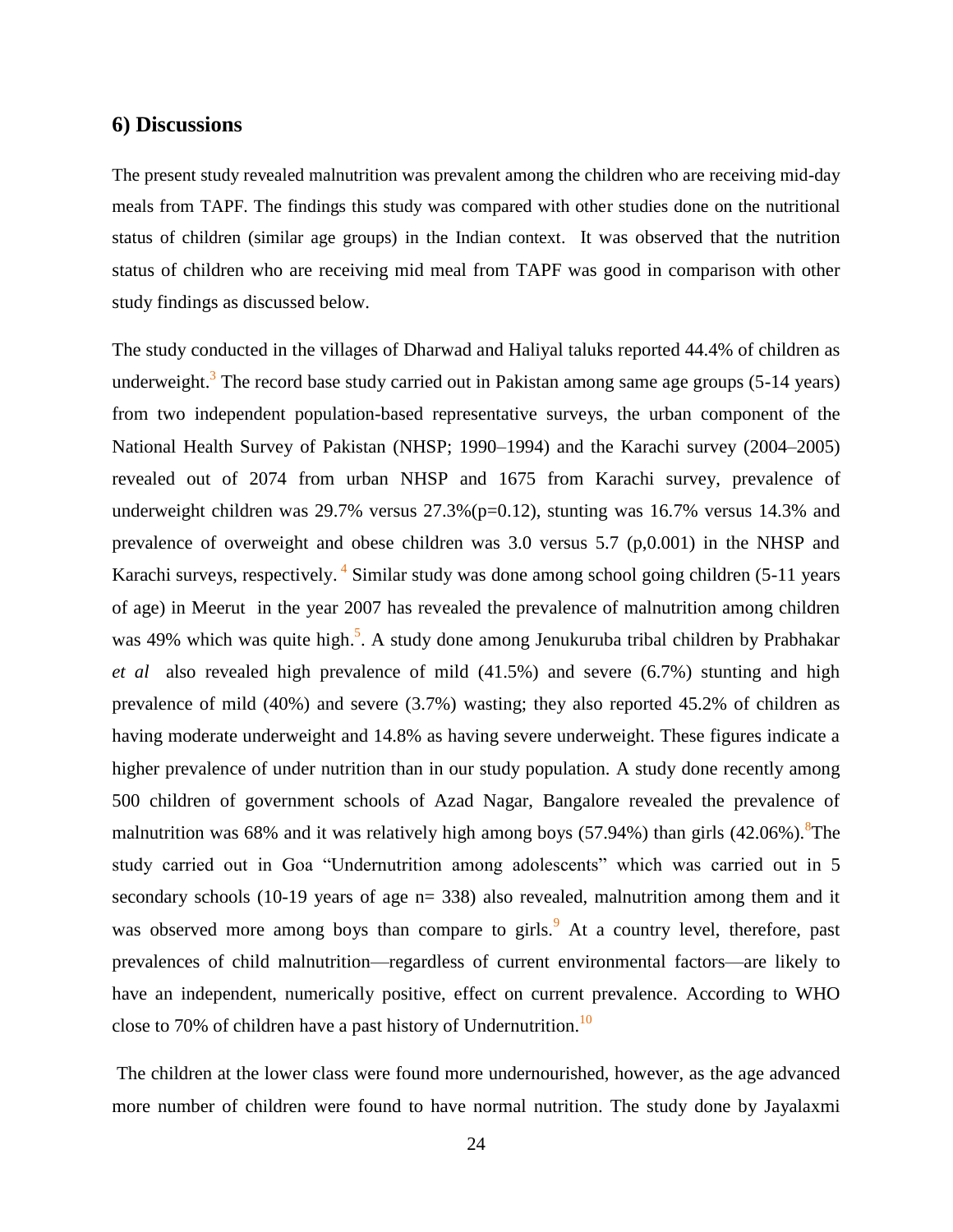(1990) has also reported as the age advances the vulnerability to Nutritional stress decreases due slow pace of physical growth and better eating habits. The study done in Vadodara in the year 2011 was assessed the nutritional status of children in rural school having MDM (Mid-day Meal). It was found that 70% of children were underweight, stunting was evident in 32% of girls and 31% in boys and 27% of had symptoms of nutritional disease vitamin A deficiency ( 8%) and Iron deficiency (33%). In another cross sectional study carried out among "Urban Meitei" children and adolescents (854 subjects) of Manipur in 2009 shown high prevalence of underweight (30.21%) and obese./overweight (3.12%).<sup>[11](http://www.ijnpnd.com/article.asp?issn=2231-0738;year=2012;volume=2;issue=3;spage=233;epage=236;aulast=Kamath#ref8)</sup> The prevalence if underweight was more among girls than boys. The study also elicited problem of Undernutrition and overnutrition among children which was similarly observed in the current study.

An evaluation of the ongoing mid-day meal program in primary schools of Chhattisgarh state. The objective was to study the impact of scheme on enrollment, attendance and nutritional status of children. The sample schools were selected from all 16 districts of the state. A total of 5770 school children were surveyed from 580 schools that were availing the mid-day meal scheme. Surprisingly, >92% of children responded that the mid-day meal is better than home cooked food, which was similarly observed in the present study

Various studies have concluded that the problem of malnutrition among school going children was more among lower age groups, the underlying cause may be due past history of malnutrition or due to poor eating habits and also due low socio-economic status. Another key finding in the present study was, the prevalence of Undernutrition was more among boys than compare to girls and it is evident from other studies done among the school children and reference for the same is quoted above in the discussion.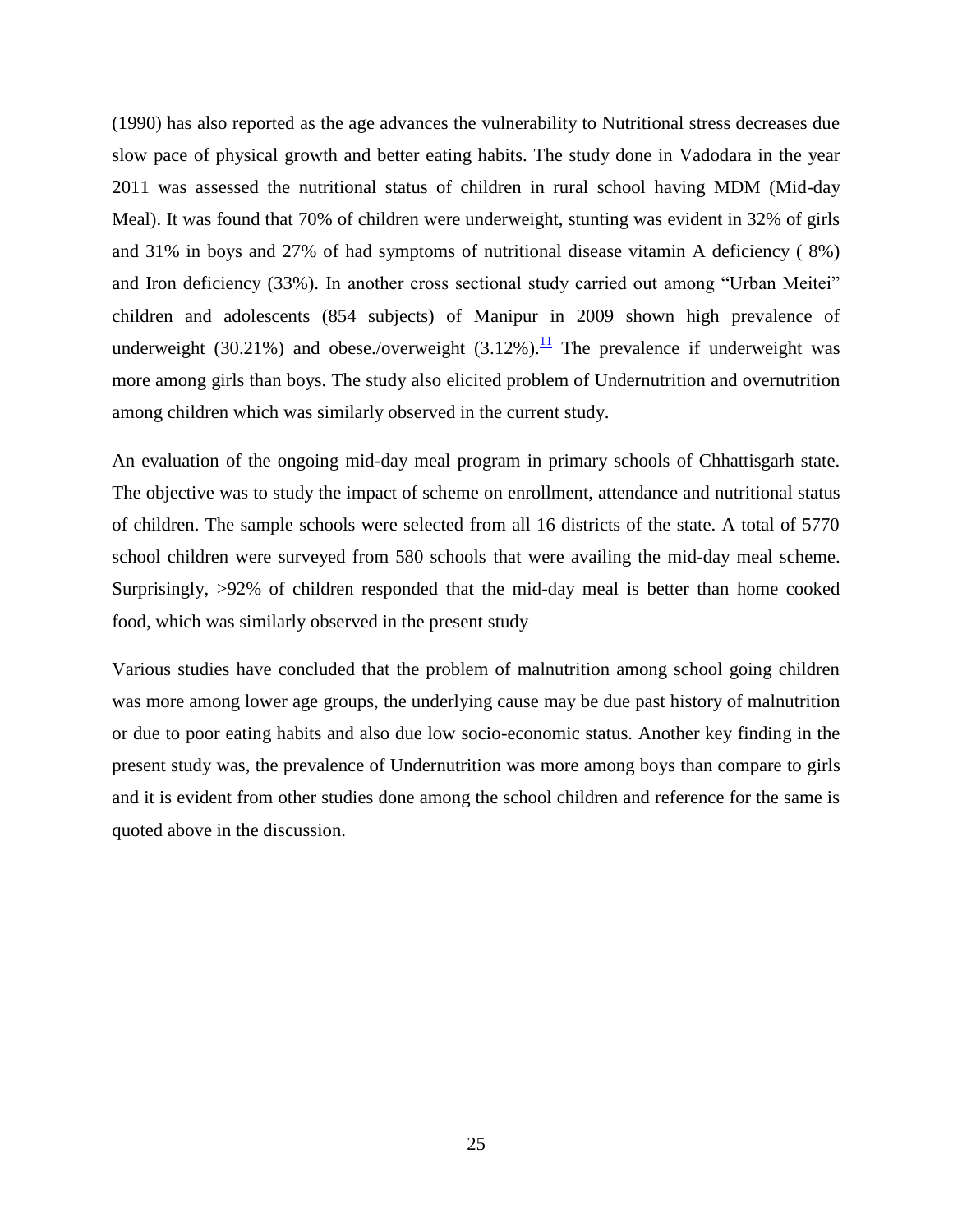## **7) Implications**

**7.1) Nutrition Status**: Mid-Day Meal program has five objectives as mentioned above. Till date, very few studies have been done on the impact of mid-day meal on children growth and their Nutrition status. This study is useful in understanding nutritional status of school going children and also to take necessary intervention to address the issue of Malnutrition (undernutrition and overweight/obese among children.

**7.2) Baseline Data on Nutrition Status of Children:** The study provided baseline data on the Nutritional Level of children receiving mid-meal provided by Akshaya Patra in the sampled schools. The baseline data includes individual id of the children along with school code and their nutritional status. This will be useful in individual tracking of children to improve the nutrition status

**7.3) Nutrition Related Illness and Health problems:** Along with the Nutrition Status of children, the study also elicited nutritional related health problems like Vitamin A deficiency, pallor, worm infestations and also issues of personal hygiene and dental caries among children which needs major attention.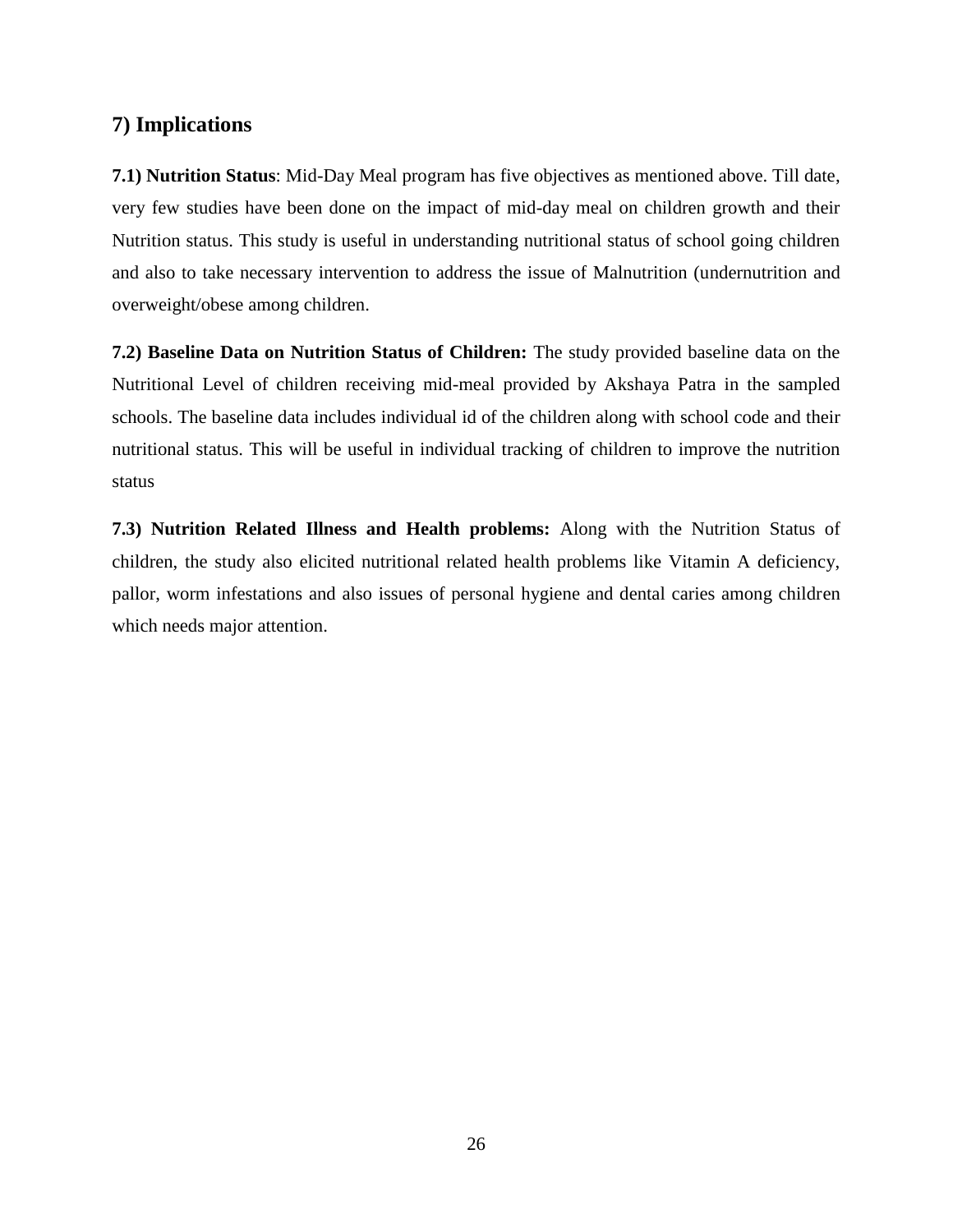## **8. Recommendations**

- 1. Regular assessment of Nutrition and Health status of children should be carried out. It is imperative that a school authority carries out this activity in co-ordination with the health department.
- 2. The study provided a list of children with Nutritional Status. It would be good if children with low and over nutrition were monitored to ensure normal nutritional status.
- 3. Develop a database of socio-economic status of the parents children receiving mid-meals and further study can be done on the nutritional status.
- 4. The study elicited in all four districts the prevalence of obesity and overweight was seen among boys and girls. This could be due to abdominal obesity, however this need to be further explored by carrying out research study and appropriate intervention can be developed to overcome this issue.
- 5. Special emphasis need to be given in the school on the importance of Nutrition on health. Teachers have to play a proactive role and conduct debates, quiz and essay writing on nutrition and its importance for the students.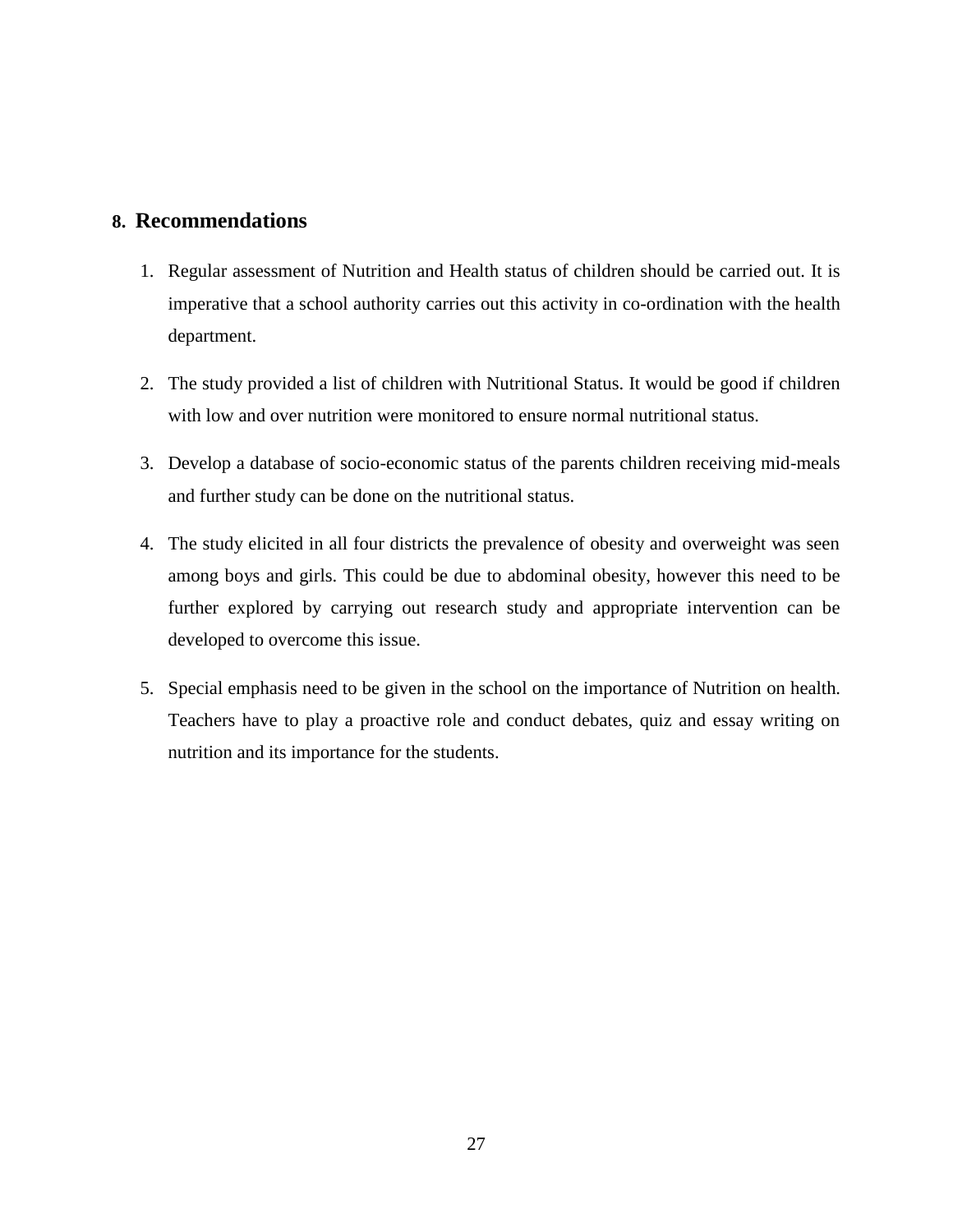## 9) **References**

- 1. Park and Park: A Text book on Preventive and Social Medicine 21<sup>st</sup> Edition, 2011
- 2. Chandra KR, Padennavar UM, Sadashivappa T, Prabhakara GN. Nutrition Assessment Survey of School children of Dharwad and Haliyal Taluks, Karnataka state, India. Kathmandu university journal of science, Engineering and Technology February 2006; 29(1):1-19.
- 3. Jafar TH, Qadri Z, Islam M , Hatcher J, Bhutta ZA, Chaturvedi N. Rise in childhood obesity with persistently high rates of under nutrition among urban school-aged indo Asian children. Arch Dis child 2008; 93:373-378.
- 4. Semwal J, Sirivastava AK, Gupta S, Kishore S, Chandra R .Nutritional Status of School Children In Rural areas of Dehradun District .Indian J Prev.Soc.Med January –June 2006; 37(1&2):76-81.
- 5. Saluja N, Bhatngar M, Garg SK, Chopra H, Bajpai SK .Nutritional Status of urban primary school children in Meerut. The Internet Journal of Epidemiology 2010; 8 (1)
- 6. Jai Prabhakar SC, Gangadhar MR. Nutritional Status of Jenukuruba Tribal Children in Mysore District, Karnataka. Anthropologist 2009; 11(2):83-88.
- 7. Partnership for Child Development: **The anthropometric status of school children in five countries in the Partnership for Child Development.**

*Proc Nutr Soc* 1998, **57:**149-158.

8. Hassan I, Zulkifle M. A study of prevalence of malnutrition is government school children in the field area of Azad Nagar Bangalore , India .India Global Journal Of Science Frontier Research November 2010; 10(7) :43-46